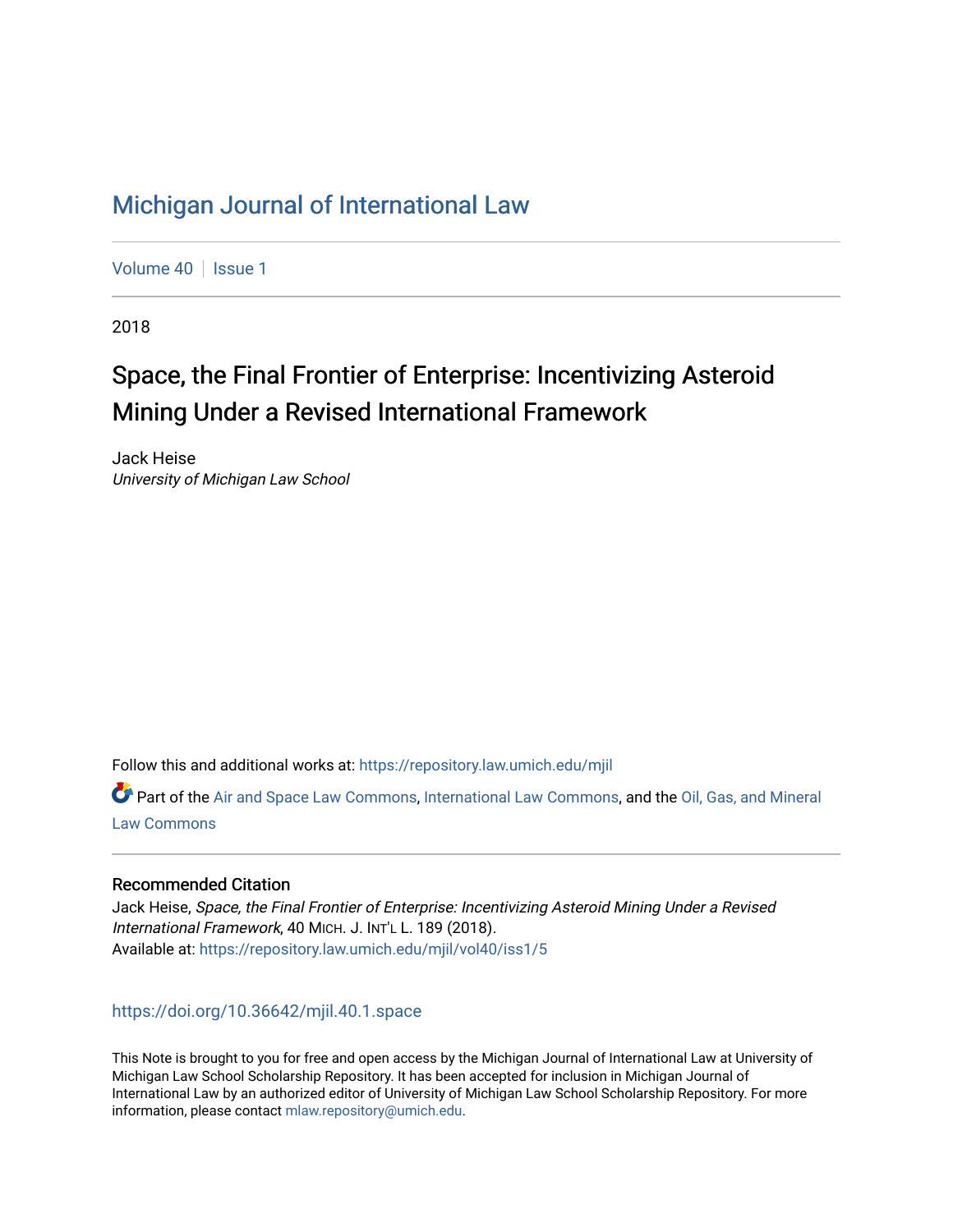# **SPACE, THE FINAL FRONTIER OF ENTERPRISE: INCENTIVIZING ASTEROID MINING UNDER A REVISED INTERNATIONAL FRAMEWORK**

*Jack Heise\**

### **INTRODUCTION**

*The Restaurant at the End of the Universe*, a novel by Douglas Adams, describes a torture device called the Total Perspective Vortex. This virtual reality machine permits the being inside to grasp, for an instant, "the entire unimaginable infinity of creation" and their size within it, denoted by a "microscopic dot on a microscopic dot, which says 'You are here.' "<sup>1</sup> The resulting sense of insignificance and smallness has the power to completely annihilate a sentient being's brain.<sup>2</sup>

Humans occupy and harness the resources of a miniscule percentage of the known universe. Stated broadly, the exploration of the universe presents challenges of both physics and engineering. The former refers to limits based on our current understanding of physics: travel at or faster than the speed of light, for example, would violate the general theory of relativity.<sup>3</sup> The latter describes challenges with respect to building the instruments that do not defy the laws of physics and ought to be possible to create.

Asteroid mining—the extraction of raw materials from rocks in outer space—is a problem of engineering rather than physics. This endeavor both depends upon and tends to facilitate an increasingly robust industry of space exploration, tourism, and utilization of outer space resources–a collective group of business entities termed the "space economy."<sup>4</sup> Various studies

 <sup>\*</sup> Managing Notes Editor, Michigan Journal of International Law; J.D. Candidate, University of Michigan Law School, 2019. I would like to the thank the many editors at MJIL who worked on this piece for their thoughtful feedback and keen attention to detail. I would also like to thank my friends and roommates at Michigan Law, family, and girlfriend for their support throughout law school and the writing of this note: my universe would be cold and lonely without you.

 <sup>1.</sup> Douglas Adams, The Restaurant at the End of the Universe 70 (1980).

 <sup>2.</sup> *Id.* at 77.

<sup>3</sup>**.** Put plainly, this Theory posits that "as an object approaches the speed of light, its mass reaches infinity. So, in other words, a spacecraft couldn't physically go as fast as light." Elizabeth Howell, *Engage Warp Drive! Why Interstellar Travel's Harder Than It Looks*, SPACE.COM (May 7, 2018), https://www.space.com/40507-interstellar-space-traveland-science-fiction.html.

 <sup>4.</sup> *See* ORG. FOR ECON. CO-OPERATION AND DEV., THE SPACE ECONOMY AT A GLANCE 2007, at 13 (2007) (defining the space economy as: "All public and private actors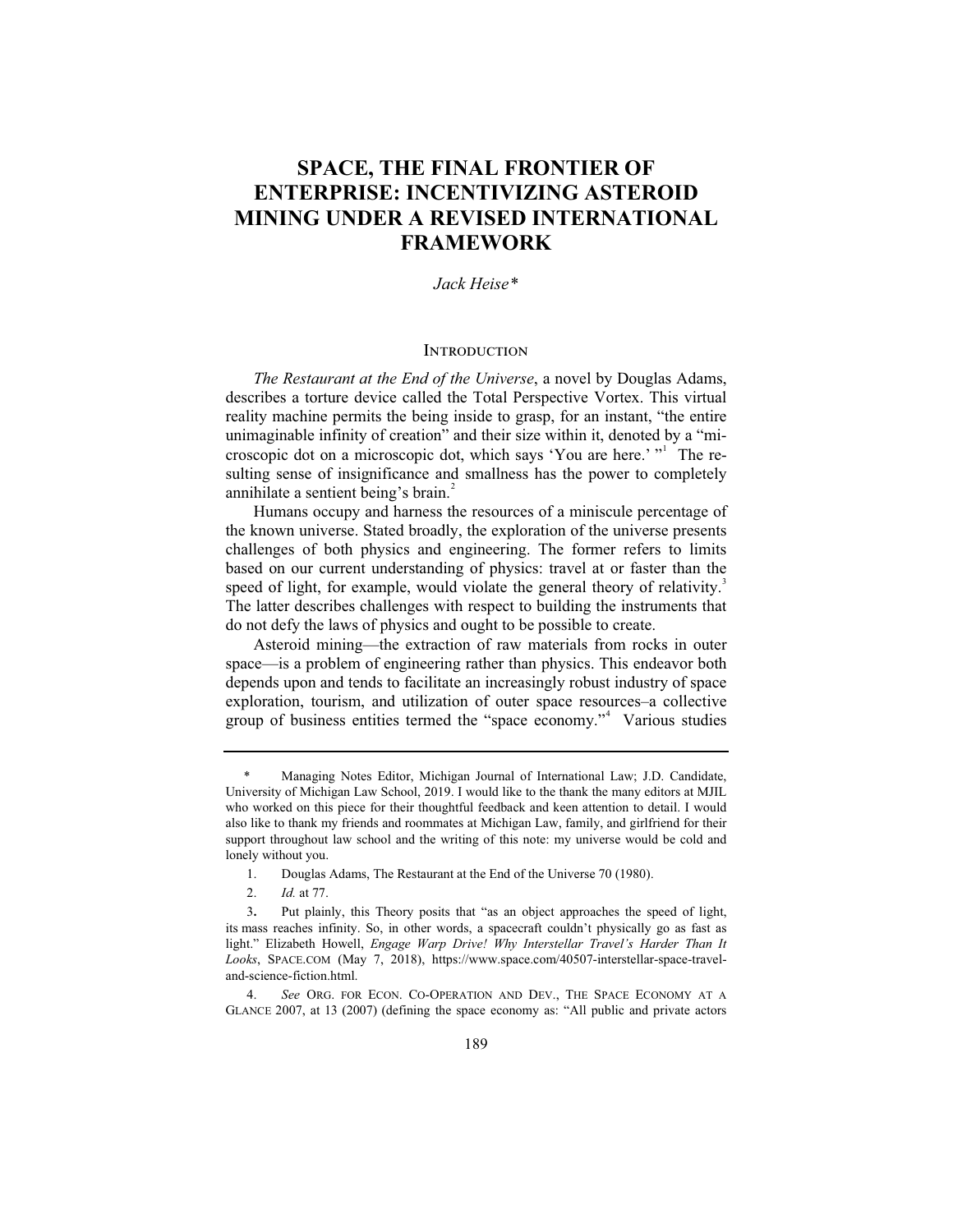show asteroid mining to be possible and even financially lucrative.<sup>5</sup> Private sector companies are scrambling to tackle this challenge, with the goal of extracting water to be used in space to sustain life and used as propellant.<sup>6</sup> Because this propellant would be available in space, it ameliorates one challenge of space travel, which is the extraordinary cost associated with launching each pound of cargo. By removing the need to carry all fuel associated with the voyage at the point of launch, asteroid mining could dramatically reduce the cost of space travel.<sup>7</sup>

The existing international legal framework governing asteroid mining is a product of the Cold War era.<sup>8</sup> The Outer Space Treaty (the "OST") prohibits "national appropriation" of celestial objects like asteroids "by claim of sovereignty, by means of use or occupation, or by any other means."<sup>9</sup> A literal reading of this passage tends to prohibit the practice of asteroid mining. The OST does, however, posit that "the exploration and use of outer space for peaceful purposes" is in the common interest of all mankind.<sup>10</sup> While the terms of the OST prohibit asteroid mining, it is an endeavor that is wholly within the spirit of the treaty as a practice that tends to facilitate space travel.

This Note argues that the OST should be modified to provide explicit permission for private entities to engage in asteroid mining while maintaining the principles of international peace and cooperation that the treaty espouses as the core of the framework governing outer space. Part I explores the current state of asteroid mining with reference to the current objectives of companies conducting missions in this realm. Part II examines the OST as applied to the enterprise of asteroid mining by private companies. Part III considers the benefits and drawbacks of various regulatory schemes to govern asteroid mining. It argues for a solution based on the historical development of the whaling industry that retains the principles and international character of the OST while still incentivizing asteroid mining.

- 6. *See infra* Section I(a).
- 7. *See infra* Section I(c).

involved in developing and providing space-enabled products and services. It comprises a long value-added chain, starting with research and development actors and manufacturers of space hardware . . . and ending with the providers of space-enabled products . . . and services . . . to final users.").

 <sup>5.</sup> *See, e.g.*, KECK INST. FOR SPACE STUDIES, ASTEROID RETRIEVAL FEASIBILITY STUDY (2012), http://kiss.caltech.edu/final\_reports/Asteroid\_final\_report.pdf.

<sup>8</sup>**.** *See* Loren Grush, *How an International Treaty Signed 50 Years Ago Became the Backbone for Space Law*, VERGE (Jan. 27, 2017), https://www.theverge.com/2017/1/27/ 14398492/outer-space-treaty-50-anniversary-exploration-guidelines.

 <sup>9.</sup> Treaty on Principles Governing the Activities of States in the Exploration and Use of Outer Space, including the Moon and Other Celestial Bodies art. 2, Jan. 27, 1967, 18 U.S.T. 2410, 610 U.N.T.S. 205 [hereinafter Outer Space Treaty].

 <sup>10.</sup> *Id.* pmbl.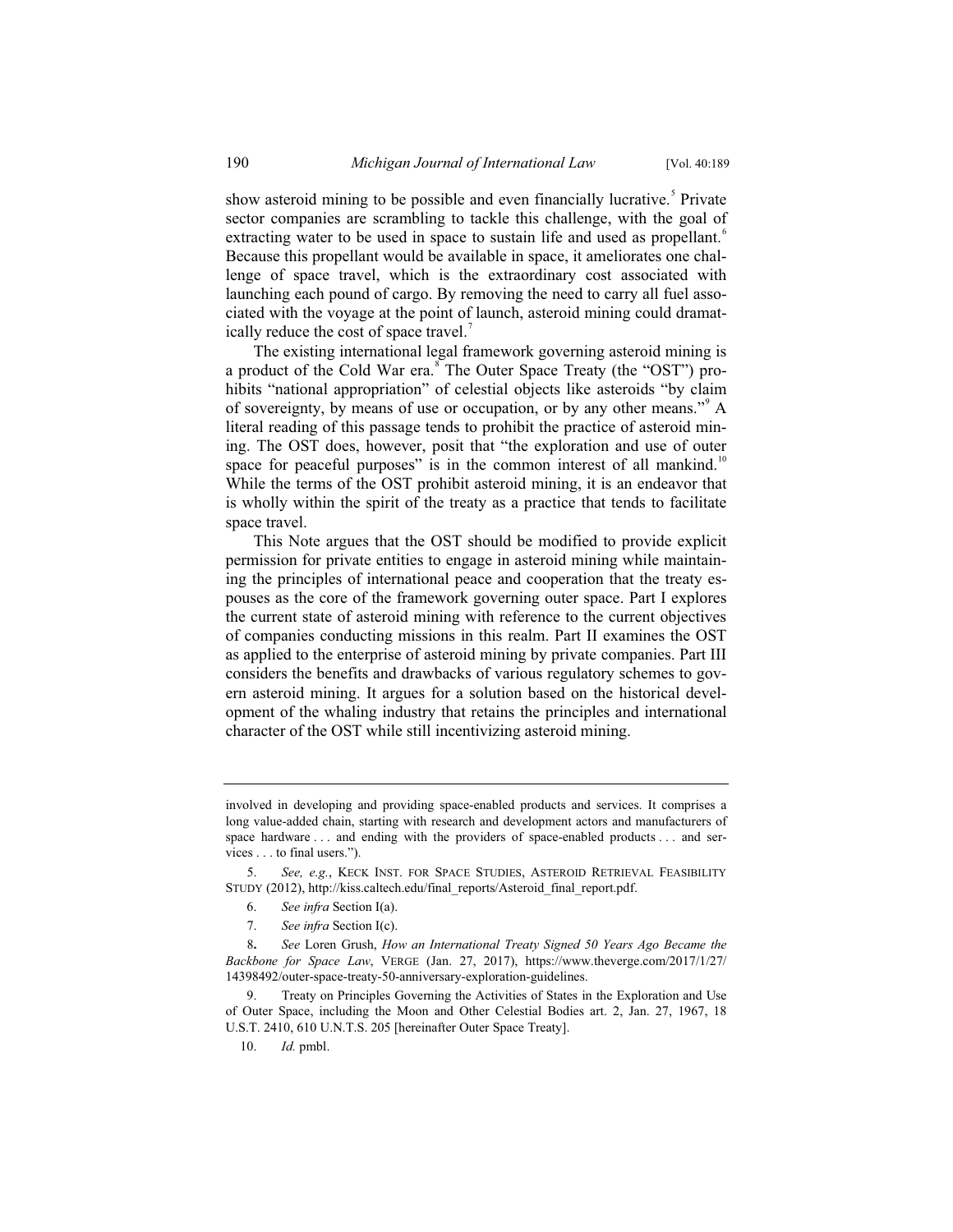#### I. The Who, What, How, and Why of Asteroid Mining

The premise of asteroid mining at first glance may not seem like it needs further explanation: the point is to extract material from big rocks in space. However, the nature of the actors involved in this endeavor warrants discussion given the difference between the spacefaring climate as the framers of the OST saw it and the present one. Moreover, the objective of asteroid mining companies—providing fuel and materials in space—tends to reduce costs associated with launch. Reduced launch costs facilitate space travel, in and of itself an evident purpose of the OST; facilitated space travel, in turn, could deliver substantial benefits to all mankind, furthering another stated purpose of the  $OST$ .<sup>11</sup>

### A*. The Business of Asteroid Mining*

A casual Internet search for asteroid mining is likely to turn up sky-high dollar value estimates of asteroids. From Neil deGrasse Tyson saying that asteroid mining will make the first trillionaire, $12$  to a Goldman Sachs note stating that a single asteroid could contain \$25–\$50 billion worth of platinum relative to a \$2.6 billion cost of an asteroid-grabbing spacecraft, $13$  to reports that NASA is sending a probe to an asteroid worth \$10,000 quadrillion, the profit element of this enterprise is not lost on observers.<sup>14</sup> However, these estimates depend on the extraction of metals like platinum, their return to Earth, and sale at the current market price, which, as the aforementioned Goldman Sachs note concedes, would "crater the global price of platinum  $\ldots$ ..."

 <sup>11.</sup> *See id.* (stating "the common interest of all mankind in the progress of the exploration and use of outer space for peaceful purposes," as well as the belief that "the exploration and use of outer space should be carried on for the benefit of all peoples irrespective of the degree of their economic or scientific development . . . .").

 <sup>12.</sup> Joanna Rothkopf, *Neil deGrasse Tyson Reveals How the World's First Trillionaires Will Make Their Fortunes*, SALON (May 4, 2015), https://www.salon.com/2015/05/04/ neil degrasse tyson the first trillionaire will be whoever figures out how to mine aster oids.

 <sup>13.</sup> Jim Edwards, *Goldman Sachs: Space-Mining for Platinum Is 'More Realistic Than Perceived*,*'* BUS. INSIDER (Apr. 6, 2017), http://www.businessinsider.com/goldman-sachsspace-mining-asteroid-platinum-2017-4.

 <sup>14.</sup> Brid-Aine Parnell, *NASA Will Reach Unique Metal Asteroid Worth \$10,000 Quadrillion Four Years Early*, FORBES (May 26, 2017), https://www.forbes.com/sites/ bridaineparnell/2017/05/26/nasa-psyche-mission-fast-tracked/#5dfa4f754ae8.

 <sup>15.</sup> Edwards, *supra* note 13. Asteroid mining companies have a "ready made market if [they] take[] advantage of the fact that it costs roughly \$20,000/Kg to launch something in to space[,]" not to mention that the "costs [of] getting a Kg of platinum just from orbit to ground level are pretty high . . . ." Alex Hern, *If You're Going to Mine in Space, the Last Thing to Do Is Bring Minerals Back Down to Earth*, NEW STATESMAN AMERICA (Jan. 23, 2013), https:// www.newstatesman.com/technology/2013/01/if-youre-going-mine-space-last-thing-do-bringminerals-back-down-earth.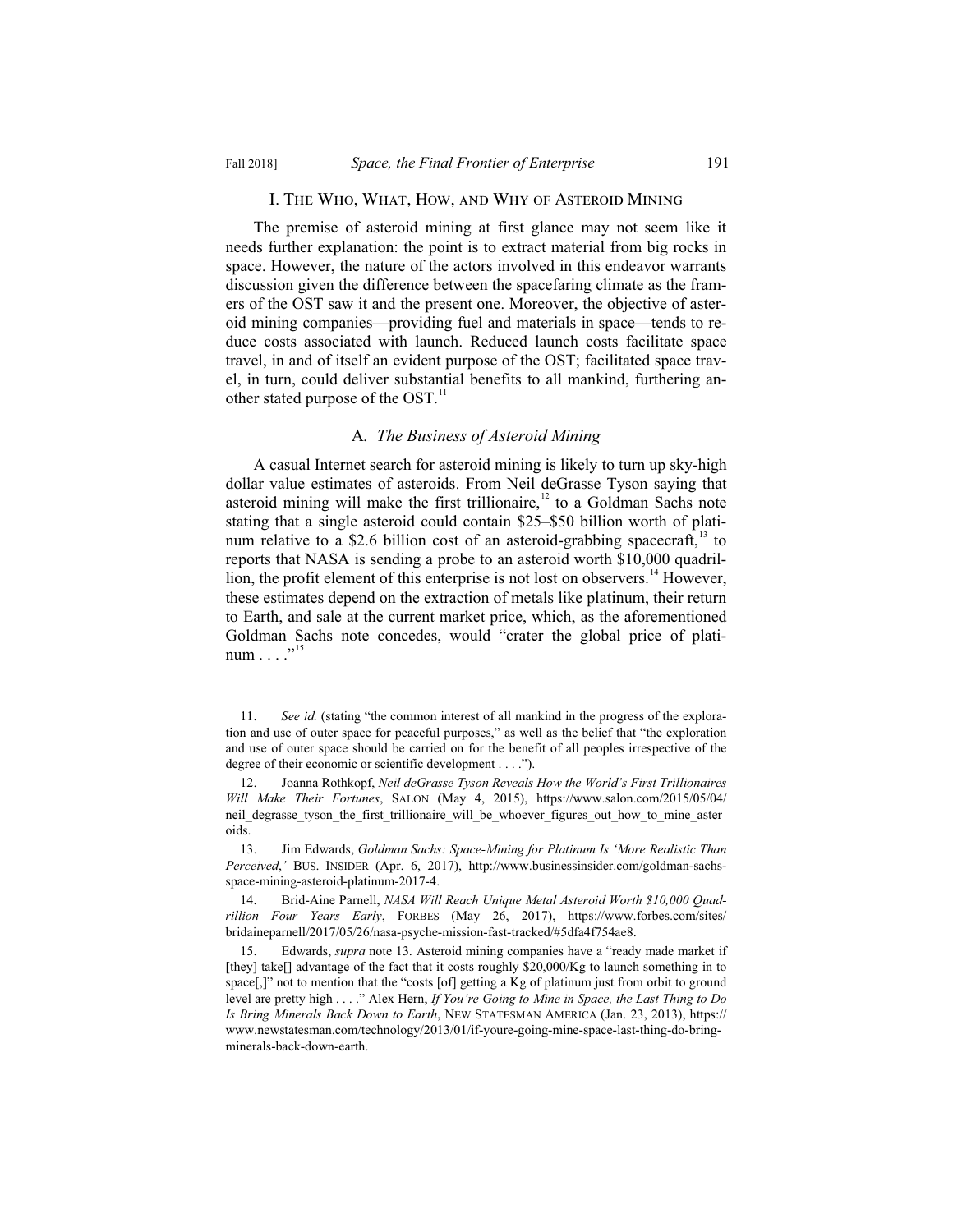Instead of attempting to mine metals, the initial step in asteroid mining proposed by Planetary Resources, the most prominent asteroid mining company in existence today, is to mine asteroids for water.<sup>16</sup> By making propellant available in space, asteroid mining "increases the payload capacity of rockets, enables the creation of a space highway with fuel depots located at various points of need throughout the Solar System, and allows spacecraft to travel much farther."<sup>17</sup> In other words, the business of asteroid mining, at least in its infancy, is not about harvesting valuable metals and returning them to Earth, $18$  but rather about providing raw materials to enable the growth of the space economy.

The impetus to provide in-space materials to the space economy is a matter of physics. Launching an object into space is expensive: SpaceX's Falcon 9—with the capacity to carry just over 50,000 pounds of payload into low Earth orbit<sup>19</sup>—costs an estimated \$36.7 million to launch and uses between \$200,000 and \$300,000 in fuel each trip.<sup>20</sup> If asteroid mining companies were able to provide some of the propellant in space, that would not only reduce fuel costs, but would reduce the overall launch weight, freeing up more space for payload. $21$ 

In sum, should asteroid mining companies be able to provide fuel in space, it could dramatically reduce the costs of transporting rockets and cargo into space—both into low Earth orbit and to more distant targets, like Mars. Having this infrastructure in place could also reduce the long-term costs of the asteroid mining business itself, given that the business model involves launching objects into space. While a 2012 study estimated the total cost of an asteroid retrieval mission at \$2.6 billion, $^{22}$  a substantial reduction in launch costs would result in meaningful savings.<sup>23</sup> This model of as-

 <sup>16.</sup> *Products*, PLANETARY RESOURCES, https://www.planetaryresources.com/products (last visited Nov. 28, 2018); *see also Why Asteroids*, PLANETARY RESOURCES, https:// www.planetaryresources.com/why-asteroids/ (last visited Nov. 28, 2018).

 <sup>17.</sup> *Products*, *supra* note 16.

 <sup>18.</sup> Planetary Resources does see mineral extraction as a long-term goal; however, there is currently an emphasis on providing construction materials to the in-space economy. *See id.* (stating that metals extracted from asteroids "will be used for in-space manufacturing of high-end electronics, laboratory equipment and spacecraft components.").

 <sup>19.</sup> *Falcon 9*, SPACEX, http://www.spacex.com/falcon9 (last visited Nov. 28, 2018).

<sup>20</sup>**.** Peter B. de Selding, *SpaceX's Reusable Falcon 9: What Are the Real Cost Savings for Customers?*, SPACENEWS (Apr. 25, 2016), http://spacenews.com/spacexs-reusable-falcon-9-what-are-the-real-cost-savings-for-customers.

 <sup>21.</sup> *See id.* (noting that for reusable rockets, "[r]eserving fuel in the first stage for landing adds mass to the vehicle and deprives it of performance, effectively carrying fuel instead of extra payload . . . .").

 <sup>22.</sup> KECK INST. FOR SPACE STUDIES, *supra* note 5, at 13, 40–41.

<sup>23.</sup> *Id.* at 13 (noting that "[t]he recurring cost for subsequent [asteroid capture and return] missions is estimated at approximately \$1B so subsequent missions would improve that cost savings to a factor of 20.").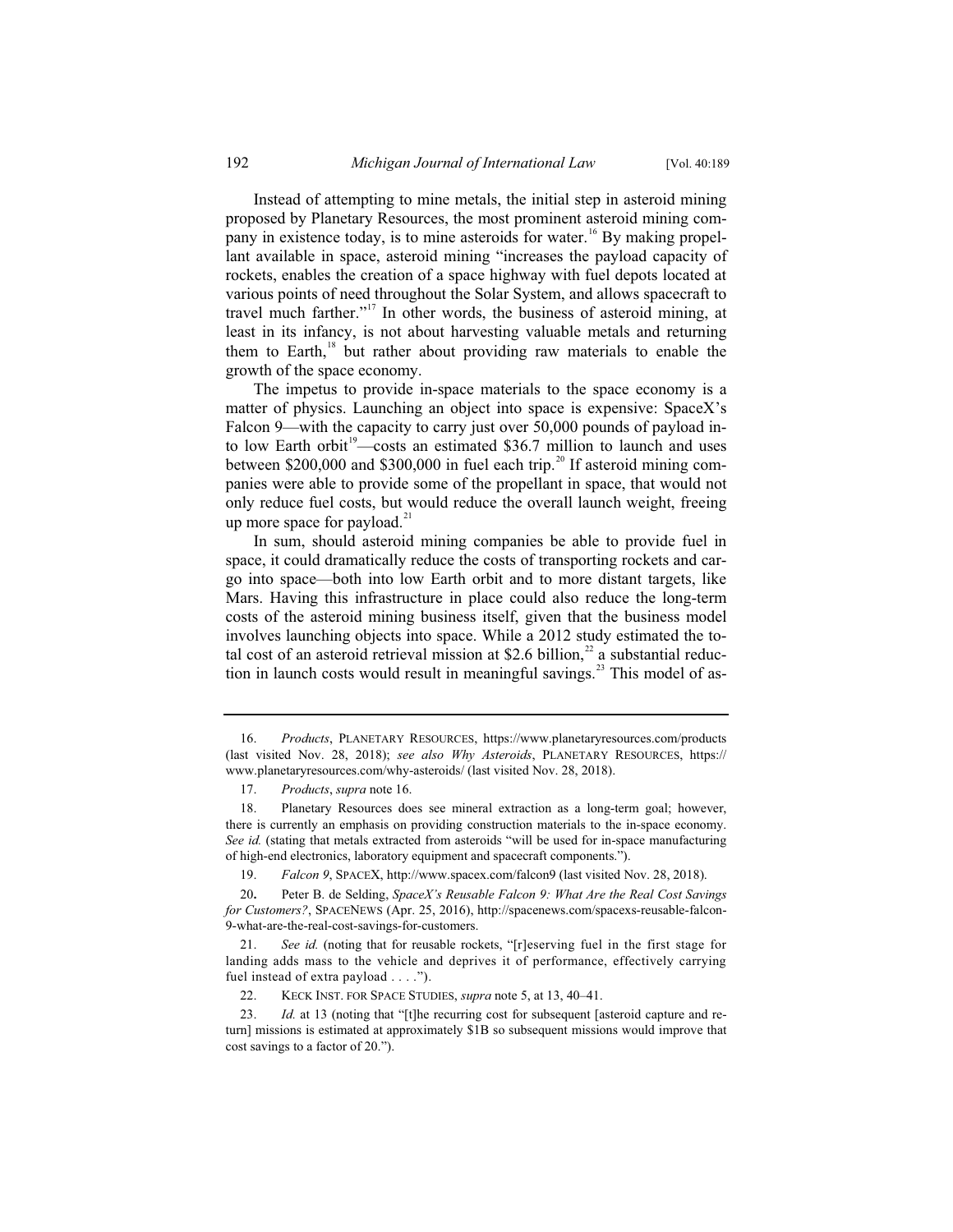teroid mining as a provider of in-space resources, then, can facilitate the growth of the space economy: future forays into space would have their costs greatly reduced by a "space highway with fuel depots."<sup>24</sup>

#### B*. Public and Private Actors in the Asteroid Mining Space*

Both private companies and the space agencies of sovereign governments bear mentioning in a full discussion of asteroid mining. The role of the private sector in space has expanded substantially in the past decade, leading some commentators to suggest that the private sector has eclipsed the public sector in this arena.<sup>25</sup> The asteroid mining industry, as detailed above, both depends upon and tends to facilitate this development. Sovereign space agencies, by contrast, conduct a waning share of activity in space and increasingly operate by way of public-private partnerships as an investor in the space economy.<sup>26</sup> This marks an important shift from the factual backdrop of the original OST in that private, independent companies are increasingly taking the wheel.

As explored above, the asteroid mining business facilitates the growth of the space economy by reducing launch costs. However, the future of asteroid mining as a lucrative industry also *depends upon* the existence and growth of a robust space economy. The symbiotic relationships that could develop between private companies deserves emphasis. The viability of asteroid mining depends on a space economy to which asteroid mining companies can sell fuel and metals: the lack of a current market in asteroid resources should resolve itself "when the space population hits critical mass, demanding infrastructure."<sup>27</sup> For spaceflight companies,<sup>28</sup> a crucial component to reduce costs is access to propellant in space.<sup>29</sup>

 <sup>24.</sup> *Products*, *supra* note 16.

 <sup>25.</sup> *See, e.g.*, Kristin Houser, *Private Companies, Not Governments, Are Shaping the Future of Space Exploration*, FUTURISM (June 12, 2017), https://futurism.com/privatecompanies-not-governments-are-shaping-the-future-of-space-exploration (noting the substantial expansion of the space economy in recent years and the shift toward the private sector); *The New Space Race*, ECONOMIST (Jan. 18, 2018), https://www.economist.com/news/leaders/ 21735023-events-space-reflect-those-back-home-new-space-race (describing the growing role of the private sector in space).

 <sup>26.</sup> *See* Elton Lossner, *The New Space Race*, HARV. POL. REV. (May 26, 2017), http:// harvardpolitics.com/covers/the-new-space-race/; *see also* Thomas Heath, *Space-Mining May Be Only a Decade Away. Really.*, WASH. POST (Apr. 28, 2017), https:// www.washingtonpost.com/business/space-mining-may-be-only-a-decade-away-really/2017/ 04/28/df33b31a-29ee-11e7-a616-d7c8a68c1a66\_story.html?utm\_term=.bc9e52036305.

 <sup>27.</sup> Heath, *supra* note 26. The "space population" referred to in this article includes space travelers—tourists and scientists—as well as satellite companies. *See id.*

 <sup>28.</sup> SpaceX, Blue Origin, and Virgin Galactic are among the best-known companies that seek to send people into space. *See generally* Monica Grady, *Private Companies Are Launching A New Space Race – Here's What To Expect*, PHYS.ORG: CONVERSATION (Oct. 3, 2017), https://phys.org/news/2017-10-private-companies-space.html. Satellite companies like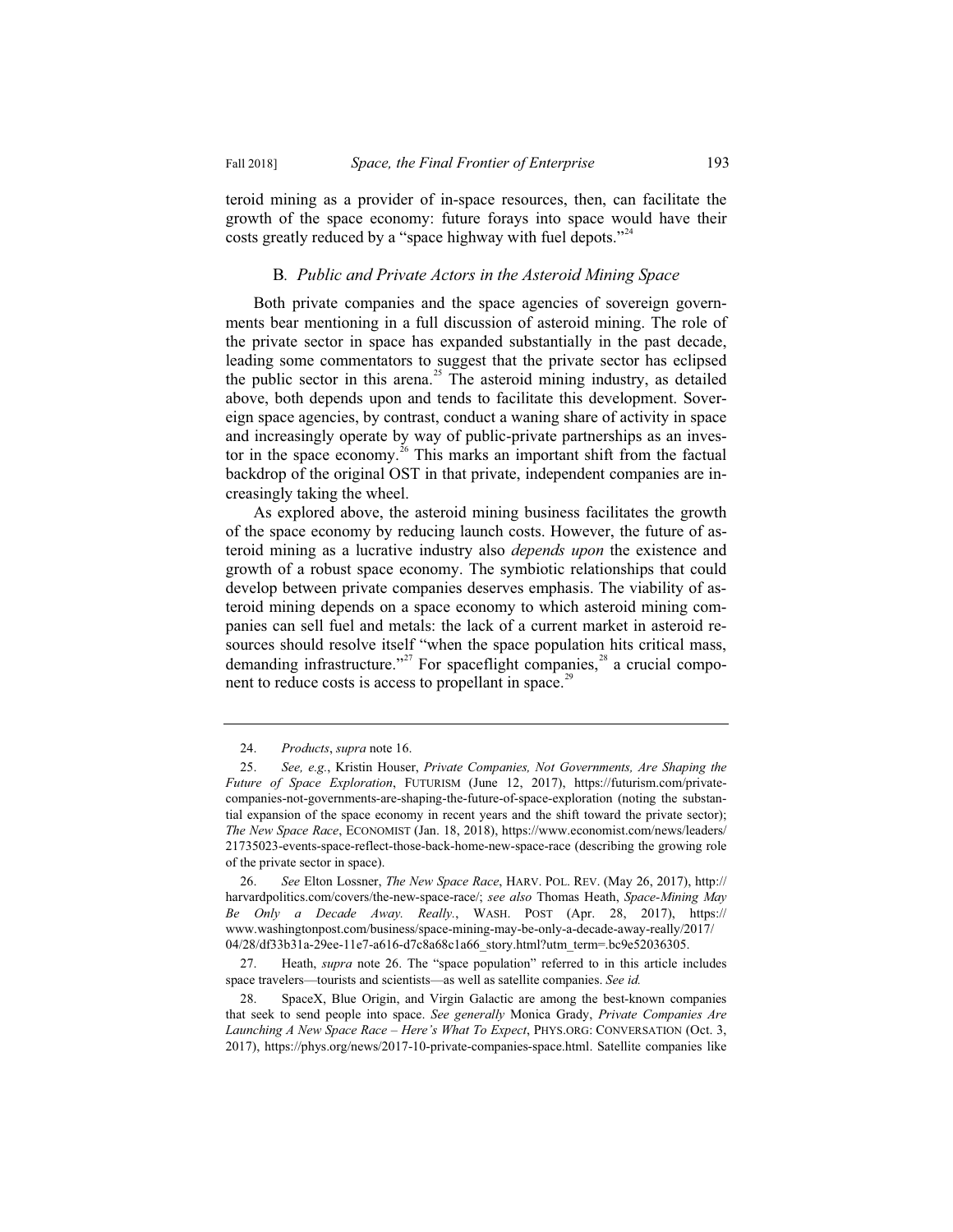Sovereign governments continue to play a significant, albeit declining, role in the space economy. NASA's share of the national budget decreased from 4.4% in 1966 to  $0.5\%$  in 2014.<sup>30</sup> Its current strategy centers on partnership with the private space economy: "NASA helps mitigate financial risk, while the private sector conducts research and innovation more efficiently than NASA can  $\dots$ <sup>31</sup> Similarly Luxembourg, which lacks its own space agency, $32$  opened a 200 million Euro fund in 2016 to bring asteroid mining companies to the country.<sup>33</sup> Planetary Resources has availed itself of opportunities offered by both NASA and Luxembourg, performing contract work with the former and securing funding from the latter.<sup>34</sup>

While sovereign governments do hold some of the purse strings relevant to asteroid mining companies and the space economy as a whole, private companies are increasingly displacing national space agencies.<sup>35</sup> A pri-

Société Européenne des Satellites, based in Luxembourg, also require launch services to place their devices into orbit and could thus benefit from reduced launch costs. *See* Dana Hull, *SpaceX Launches Satellite for SES in Its 11th Mission This Year*, BLOOMBERG (June 4, 2018), https://www.bloomberg.com/news/articles/2018-06-04/spacex-launches-satellite-for-ses-inits-11th-mission-this-year.

 <sup>29.</sup> *Asteroid Mining Is The Key To Our Future Expansion Into Space*, PLANETARY RESOURCES (Nov. 30, 2017), https://www.planetaryresources.com/2017/11/asteroid-miningis-the-key-to-our-future-expansion-into-space/ (noting that "Earth's gravity well is so deep that the cost of bringing propellant from Earth to fuel that economy in space will be prohibitive.").

 <sup>30.</sup> Lossner, *supra* note 26. In the 2019 fiscal year, NASA received 0.4% of the total federal budget. Kimberly Amadeo, *NASA Budget, Current Funding, History, and Economic Impact*, BALANCE, https://www.thebalance.com/nasa-budget-current-funding-and-history-3306321 (last updated Sept. 7, 2018).

 <sup>31.</sup> Lossner, *supra* note 26.

 <sup>32.</sup> *Aerospace Industry*, GRAND DUCHY LUX., http://www.luxembourg.public.lu/en/ investir/secteurs-cles/industrie-aerospatiale/index.html (last updated Mar. 21, 2018).

 <sup>33.</sup> Approximately \$227 million US. David Z. Morris, *Luxembourg to Invest \$227 Million in Asteroid Mining*, FORTUNE (June 5, 2016), http://fortune.com/2016/06/05/luxembourgasteroid-mining.

 <sup>34.</sup> *See* David Coldeway, *Planetary Resources Mines Luxembourg for \$28M in Asteroid Hunting Funds*, TECHCRUNCH (Nov. 3, 2016), https://techcrunch.com/2016/11/03/ planetary-resources-mines-luxembourg-for-28m-in-asteroid-hunting-funds; *Planetary Resources Moves Closer to Mining Asteroids*, PLANETARY RESOURCES (July 15, 2015), https:// www.planetaryresources.com/2015/07/planetary-resources-moves-closer-to-mining-asteroids.

 <sup>35.</sup> *See, e.g.*, Loren Grush, *How the Private Space Industry Could Take Over Lower Earth Orbit—and Make Money Off It*, VERGE (Feb. 16, 2018), https://www.theverge.com/ 2018/2/16/17014176/nasa-iss-commercial-space-industry-budget-2025-privatization ("NASA hopes to transition the domain of lower Earth orbit . . . to the commercial space industry over the next seven years."); Sintia Radu, *The Global Race to Space*, U.S. NEWS & WORLD REP. (Aug. 27, 2018), https://www.usnews.com/news/best-countries/articles/2018-08-27/60-yearsafter-nasa-a-global-space-race (noting that "experts say the future of space activity may rest with private corporations . . . ."); Alan Yuhas, *The New Space Race: How Billionaires Launched the Next Era of Exploration*, GUARDIAN (Feb. 9, 2018), https:// www.theguardian.com/science/2018/feb/09/new-space-race-billionaires-elon-musk-jeff-bezos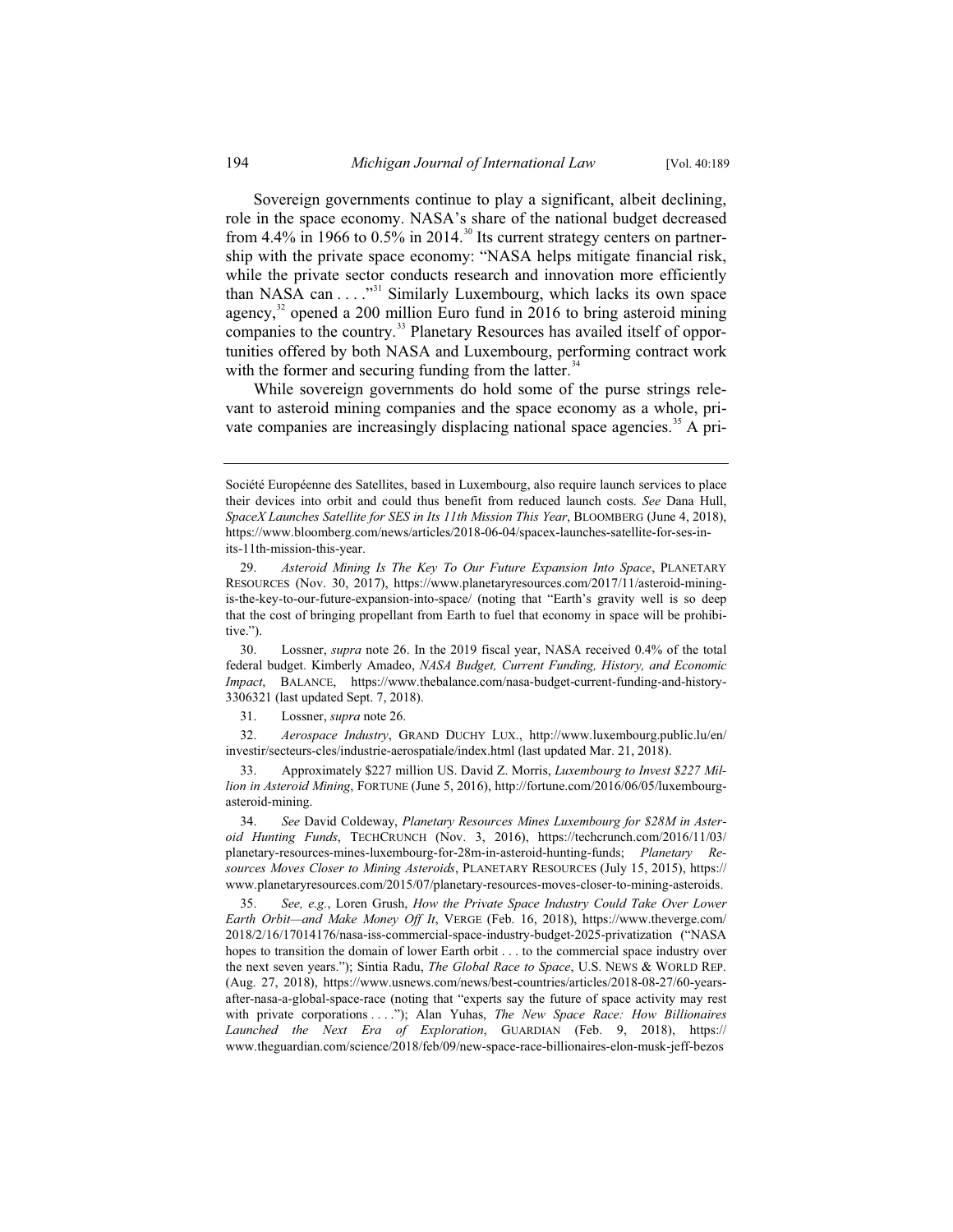vate space economy that is increasingly independent from sovereign governments tends to undermine the factual framework upon which the original OST relied.<sup>36</sup> Specifically, Article VI assigns responsibility for nongovernmental entities to national governments, the implicit assumption likely being that private entities would be acting at the behest of a sovereign.<sup>37</sup> This concern is increasingly unsubstantiated in an environment in which private, independent companies are ascendant.<sup>38</sup>

#### C*. Global Benefits of Asteroid Mining*

Asteroid mining has the potential to facilitate space travel, an outcome the OST holds to be in the interest of humanity as a whole.<sup>39</sup> The potential of asteroid mining to reduce the cost of spaceflight, moreover, could facilitate the growth of the space economy. Asteroid mining thus aligns with another stated purposes of the OST in the sense that an expanded space economy could provide substantial benefits to all mankind.<sup>40</sup> First, in seeking to face the challenges posed by space travel, the public sector space race gave rise to numerous technological innovations, ranging from LEDs to emergency blankets to memory foam.<sup>41</sup> It seems likely that the private space race would result in a similar degree of innovation, the products of which could benefit people across the globe.

Second, a successful mission to Mars could provide benefits beyond a mere sense of interplanetary accomplishment. NASA suggests that, given the parallels between the formation and evolution of Mars and Earth, a voyage there could help "us learn more about our own planet's history and future."<sup>42</sup> The scientific advancements from such a mission cannot currently

<sup>(</sup>quoting Jeff Manber, CEO of the space company Nanoracks: "We're finally reaching the point where there's a robust marketplace . . . . It won't just be on the one pillar of governmentorganized or government-funded.").

 <sup>36.</sup> *See* Jason Krause, *The Outer Space Treaty Turns 50: Can It Survive a New Space Race?*, ABA J., Apr. 2017, at 44 (noting that the OST is a "product of the Cold War and primarily addresses concerns of that era, including nuclear war[,]" and that at that time "only the United States and Soviet Union were even capable of launching vehicles into space . . . .").

 <sup>37.</sup> *See* Outer Space Treaty, *supra* note 9, art. 6.

 <sup>38.</sup> *See* articles cited *supra* note 35.

 <sup>39.</sup> *See* Outer Space Treaty, *supra* note 9, at pmbl. ("[T]he common interest of all mankind in the progress of the exploration and use of outer space for peaceful purpos $es \ldots$ ").

 <sup>40.</sup> *See* Outer Space Treaty, *supra* note 9, at pmbl.

 <sup>41.</sup> *Jet Propulsion Laboratory*, NASA, https://www.jpl.nasa.gov/infographics/ infographic.view.php?id=11358.

 <sup>42.</sup> *NASA's Journey to Mars*, NASA, https://www.nasa.gov/content/nasas-journey-tomars (last updated Aug. 7, 2017).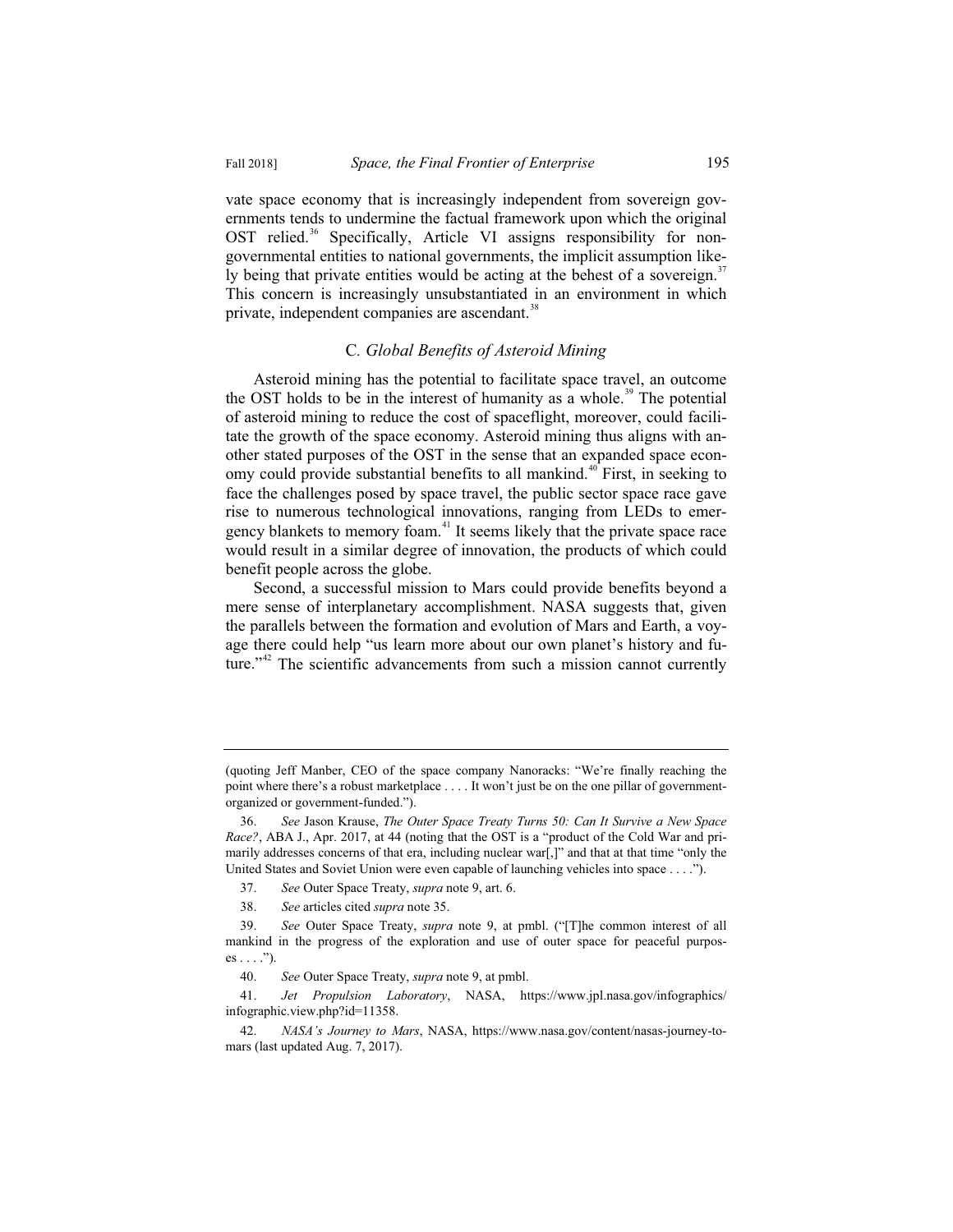be anticipated and are difficult to predict, but "expand[ing] the frontiers of knowledge" in this manner could well bring benefits to all mankind. $43$ 

Third, the development of asteroid mining technology could also help advance asteroid diversion tactics. The development of the technology required to conduct successful asteroid mining operations could "help us to divert any incoming asteroids."<sup>44</sup> This is of great importance since NASA recently eliminated its Asteroid Redirect Mission due to funding cuts;<sup>45</sup> NASA's project was hailed by some scientists as a "critical step in demonstrating we can protect our planet from a future asteroid impact  $\dots$ ."<sup>46</sup> Asteroid mining could step in and fill an important void. While the probability of an Armageddon-causing impact is low, the effects of an impact would be extremely severe.<sup>47</sup> Even some mitigation of this risk as a byproduct of asteroid mining would be a benefit to humanity as a whole.

Finally, reduced launch costs could facilitate measures to combat global climate change. One proposed solution for canceling out predicted increases in average worldwide temperature is to "prevent[] . . . about 1% of incoming solar radiation—insolation—from reaching the Earth. This could be done by scattering into space from the vicinity of Earth an appropriately small fraction of total insolation."48 Asteroid mining could facilitate such measures in that "[t]echnologies that could greatly decrease the cost of space-launch

 45. Jeff Foust, *NASA Closing Out Asteroid Redirect Mission*, SPACENEWS (June 14, 2017), http://spacenews.com/nasa-closing-out-asteroid-redirect-mission.

 46. Geoff Brown, *NASA Plans to Test Asteroid Deflection Technique Designed to Present Earth Impact*, PHYS.ORG (July 4, 2017), https://phys.org/news/2017-07-nasa-asteroiddeflection-technique-earth.html (referring to the Double Asteroid Redirection Test program, a part of the Asteroid Redirection Mission).

 47. *See* Milton Kazmayer, *Long Term Effects of an Asteroid Impact on Earth*, SEATTLE PI, https://education.seattlepi.com/long-term-effects-asteroid-impact-earth-4601.html (last visited Nov. 28, 2018) ("A massive asteroid impact would create long-term changes in the atmosphere and climate of the planet. Upon impact, vaporized dirt and rock would fill the atmosphere, blocking sunlight and creating a state of near-permanent darkness and winter-like conditions . . . . [A] large asteroid, one at least five kilometers in diameter, could cause enough damage to threaten life on this planet.").

 48. EDWARD TELLER ET AL., GLOBAL WARMING AND ICE AGES: I. PROSPECTS FOR PHYSICS-BASED MODULATION OF GLOBAL CHANGE 2 (1997). In other words, this method proposes reflecting incoming sunlight back into space by sending material from Earth into orbit to block that sunlight, thus reducing the incoming amount of heat that would warm the Earth's surface.

 <sup>43.</sup> NAT'L AERONAUTICS & SPACE ADMIN., FY 2017: AGENCY FINANCIAL REPORT, at 20 (2017).

 <sup>44.</sup> Ian Sample, *Asteroid Mining: US Company Looks to Space for Precious Metal*, GUARDIAN (Jan. 23, 2013, 2:40), https://www.theguardian.com/science/2013/jan/22/spacemining-gold-asteroids. The Keck study, *supra* note 5, at 11–12, states the synergies asteroid mining would have with planetary defense as 1) developing "reliable robotic anchoring capability[,]" 2) "structural characterization, especially of the surface layers[,]" 3) understanding the "dust environment[,]" and 4) "[t]echniques for proximity operations and NEO [near-Earth object] navigation . . . .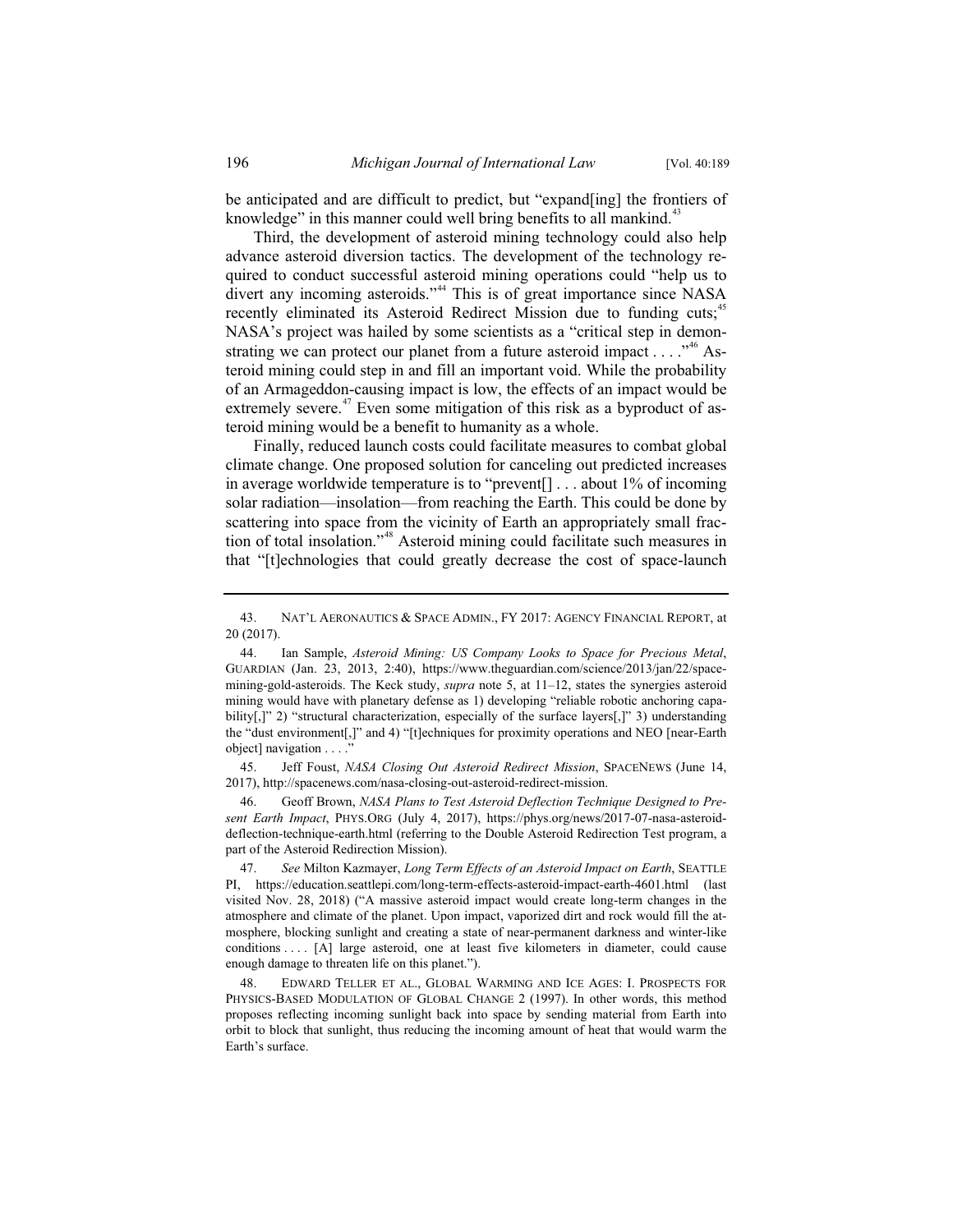could make a telling difference in the practicality of all types of spacedeployed scattering systems of scales appropriate to insolation modulation."<sup>49</sup> There are certainly intermediate measures to combat climate change that ought to be taken first, but asteroid mining would facilitate this expedited solution. While some of the benefits of asteroid mining would doubtless accrue primarily to those nations with asteroid mining companies within their borders, the benefits noted in this section—space exploration as a general proposition, technological and scientific development, improvement of asteroid diversion technology, and facilitated means of swiftly countering

#### II. The Legal Ambiguities of the Outer Space Treaty

climate change—would inure substantially to the benefit of all mankind.

The emergence of asteroid mining as a feasible business possibility presents a legal question: whether asteroid mining by private companies is legal under the OST, which prohibits "national appropriation . . . by means of use or occupation" of "celestial bodies . . . . "<sup>50</sup> The United States endorsed the view that asteroid mining is legal under existing international law through the passage of the U.S. Commercial Space Launch Competitiveness Act of 2015.<sup>51</sup> Luxembourg similarly sanctioned asteroid mining with its own legislation.<sup>52</sup> On the other hand, Russia and Brazil are both of the opinion that asteroid mining "constitute[s] de facto national appropriation[,]" in violation of the  $OST$ .<sup>53</sup>

 <sup>49.</sup> *See id.* at 7.

 <sup>50.</sup> Outer Space Treaty, *supra* note 9, art. 2.

 <sup>51.</sup> U.S. Commercial Space Launch Competitiveness Act, Pub. L. No. 114-90, § 402(a) 129 Stat. 704, 721 (2015) ("A United States citizen engaged in commercial recovery of an asteroid resource or a space resource . . . shall be entitled to any asteroid resource or space resource obtained, including to possess, own, transport, use, and sell the asteroid resource or space resource obtained according to applicable law, including the international obligations of the United States."). The bill subsequently states, "It is the sense of Congress that by the enactment of this Act, the United States does not assert sovereignty or sovereign or exclusive rights or jurisdiction over, or ownership of, any celestial body." § 403, 129 Stat. at 722.

 <sup>52.</sup> *See* Loi du 20 juillet 2017 sur l'exploration et l'utilisation des ressources de l'espace [Law of July 20, 2017 on the exploration and utilization of space resources], MÉMORIAL A N° 674 DE 2017 (enacted July 28, 2017) (Lux.).

The authoritative French version begins by stating "Les ressources de l'espace sont susceptibles d'appropriation," or in English, "Space resources are capable of being appropriated." It goes on to state that "L'exploitant agréé ne peut exercer l'activité . . . qu'en conformité avec . . . les obligations internationales du Luxembourg," which is a mandate that the operator may only perform the activity "in accordance with the international obligations of Luxembourg." This highlights an interpretation of the Outer Space Treaty that appropriation of space resources is not in violation of international law.

 <sup>53.</sup> Kyle Evanoff, *The Outer Space Treaty's Midlife Funk*, COUNCIL ON FOREIGN REL.: INTERNATIONALIST (Oct. 10, 2017), https://www.cfr.org/blog/outer-space-treatys-midlifefunk; *see also* Mark Kaufman, *Luxembourg's Asteroid Mining is Legal Says Space Law Ex-*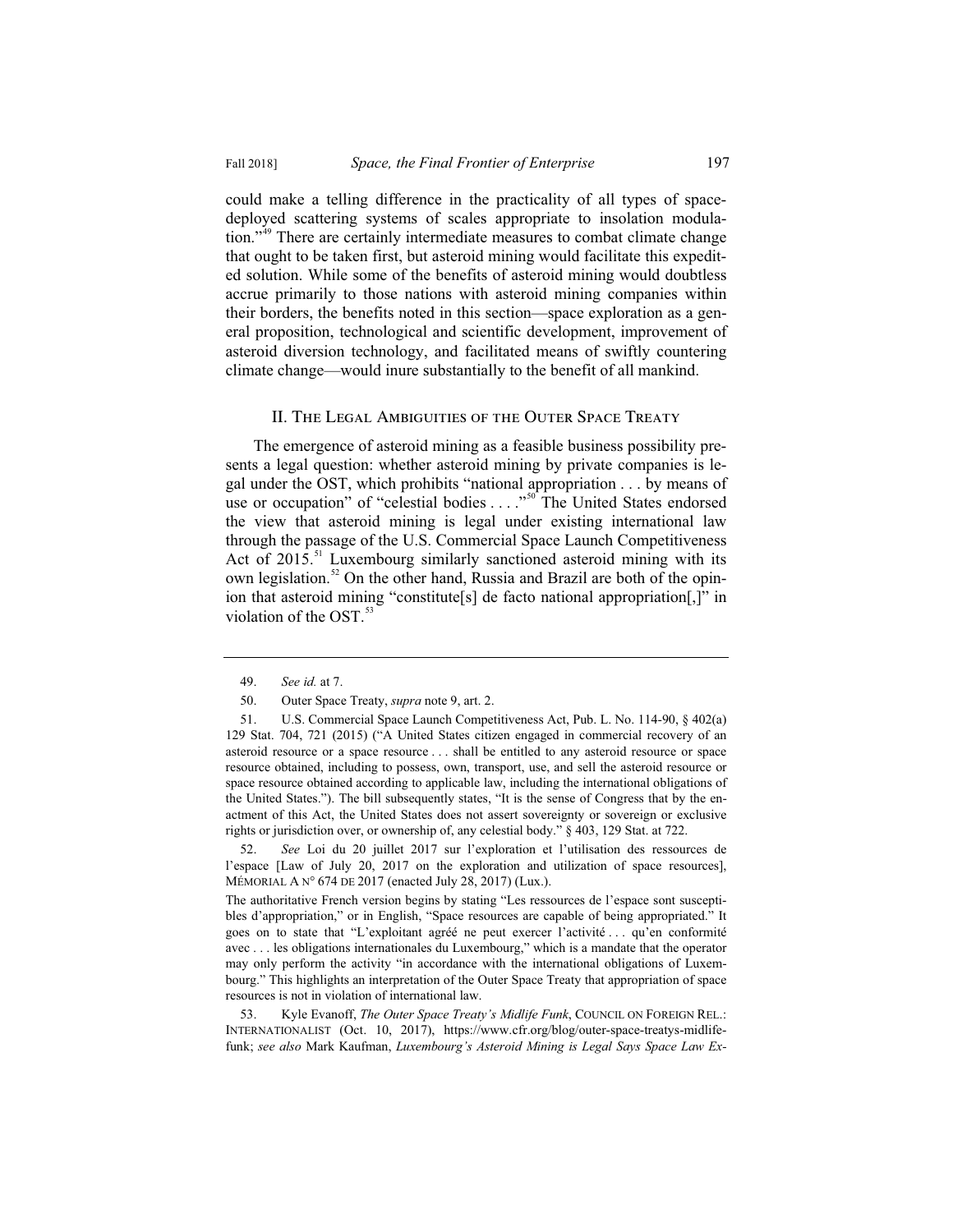Article II of the OST states, "Outer space, including the moon and other celestial bodies, is not subject to national appropriation by claim of sovereignty, by means of use or occupation, or by any other means."<sup>54</sup> The treaty further provides that individual countries "shall bear international responsibility for national activities in outer space ... whether such activities are carried on by governmental agencies or by non-governmental entities" and must further "assur[e] that national activities are carried out in conformity with the provisions set forth in the present Treaty."<sup>55</sup> Taken together, these provisions provide the textual basis for arguing that asteroid mining by private companies is either permissible under or in violation of the OST.

International law provides an interpretive framework relevant for answering this question that places emphasis on the purpose of treaties. The Vienna Convention on the Law of Treaties (the "Vienna Convention") provides principles for the interpretation of treaties. For the purposes of asteroid mining, the United States is not a party to the Vienna Convention and is thus not bound by its terms; nevertheless, the United States "considers many of the provisions of the Vienna Convention on the Law of Treaties to constitute customary international law on the law of treaties."<sup>56</sup> The Vienna Convention itself provides the following guidance to those interpreting treaties: "A treaty shall be interpreted in good faith in accordance with the ordinary meaning to be given to the terms of the treaty in their context and in the light of its object and purpose."<sup>57</sup> International law states an interpretive method that, while starting with ordinary meaning, explicitly sanctions consideration of the framers' purpose.

A literal textual interpretation of the treaty's ordinary meaning suggests its terms prohibit asteroid mining. However, purposive arguments particularly given the nature of asteroid mining as a business that tends to facilitate space travel and exploration—generally point to an interpretation that grants permission to private companies to mine asteroids.

*pert*, INVERSE (Aug. 1, 2017), https://www.inverse.com/article/34935-luxembourg-s-asteroidmining-is-legal-says-space-law-expert (noting the explanation of the Russian and Brazilian point of view on asteroid mining by space law expert Frans von der Dunk, that these countries "don't view these mining operations as meeting the non-ownership standards of the Outer Space Treaty . . . .").

 <sup>54.</sup> Outer Space Treaty, *supra* note 9, art. 2.

 <sup>55.</sup> Outer Space Treaty, *supra* note 9, art. 6.

 <sup>56.</sup> *Vienna Convention on the Law of Treaties*, U.S. DEP'T ST., https://www.state.gov/ s/l/treaty/faqs/70139.htm.

 <sup>57.</sup> Vienna Convention on the Law of Treaties art. 31, May 23, 1969, 1155 U.N.T.S. 331.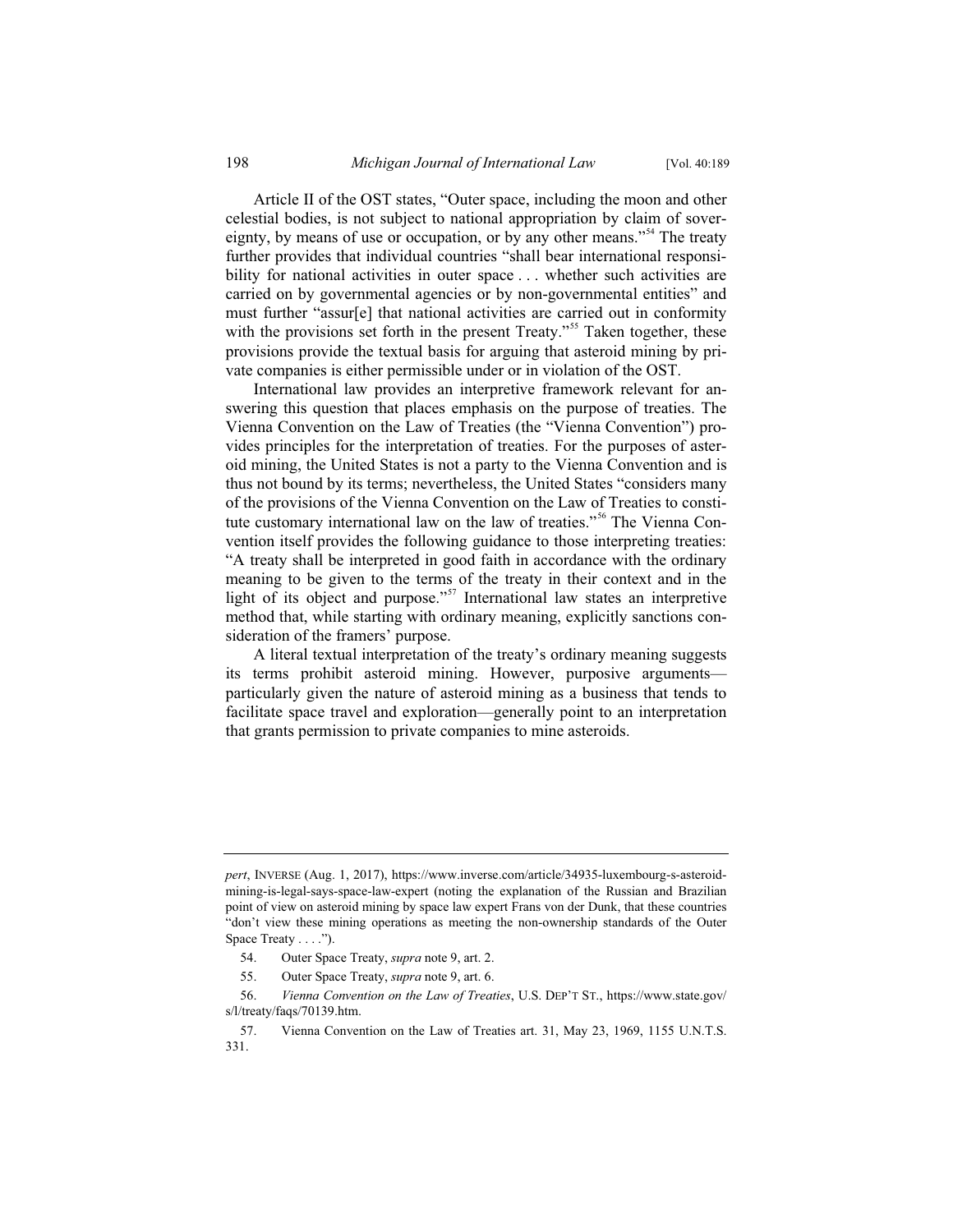#### A*. Textual Interpretation Prohibiting Asteroid Mining Under the Outer Space Treaty*

A private asteroid mining company most likely qualifies as a nongovernmental entity under the OST and is thus bound by the prohibitions stated in Article II.<sup>58</sup> Article VI of the OST, as noted above, mandates that "States Parties to the Treaty shall bear international responsibility for national activities in outer space . . . whether such activities are carried on by governmental agencies or by non-governmental entities . . . . "<sup>59</sup> A preliminary question to answer before assessing whether the prohibitions stated in Article II preclude asteroid mining is whether a private asteroid mining company would fall within this category specified in Article VI. Based on the plain meaning of the treaty, as well as the potential for circumvention of the terms of the treaty under an alternate interpretation discussed below, the answer is likely yes.

To begin, a private company literally meets the plain meaning definition of "non-governmental entity" as an entity that is not the government. If not a private company, what non-governmental entity capable of spaceflight could the framers of the OST have had in mind? $60$  Moreover, an alternative interpretation could open the door to unscrupulous government circumvention of the treaty, allowing nations to dodge responsibility under international law by forming shell corporations and then freely engaging in activities otherwise prohibited by Article II.<sup>61</sup> Even assuming the private entities engaging in asteroid mining were truly private, they would remain under the "authorization and continuing supervision" of the government under whose laws they are incorporated. $62$  Numerous academic commentators have pointed out that "[s]tates are unable to authorize their non-governmental entities to conduct activities that international law prohibits the state, itself, from conducting."63 The actions of private space companies, then, must create

 <sup>58.</sup> Outer Space Treaty, *supra* note 9, art. 2 (prohibiting "national appropriation by claim of sovereignty, by means of use or occupation, or by any other means.").

 <sup>59.</sup> Outer Space Treaty, *supra* note 9, art. 6.

 <sup>60.</sup> Outer Space Treaty, *supra* note 9, art. 6.

 <sup>61.</sup> *See* Ricky J. Lee, *Article II of the Outer Space Treaty: Prohibition of State Sovereignty, Private Property Rights, or Both?*, 11 AUSTL. INT'L L.J. 128, 130 (2004) (noting that Article II must have at least some application to private entities, or else "it may be possible for States to circumvent the prohibitions contained in the Outer Space Treaty simply by 'privatising' the contravening activity.").

 <sup>62.</sup> Outer Space Treaty, *supra* note 9, art. 6.

 <sup>63.</sup> Leslie I. Tennen, *Enterprise Rights and the Legal Regime for Exploitation of Outer Space Resources*, 47 U. PAC. L. REV. 281, 287 (2016); *see also* C. WILFRED JENKS, SPACE LAW 201 (1965) (stating that "what is forbidden to a State is not permitted to a chartered company created by a State or to one of its nationals acting as a private adventurer . . . .").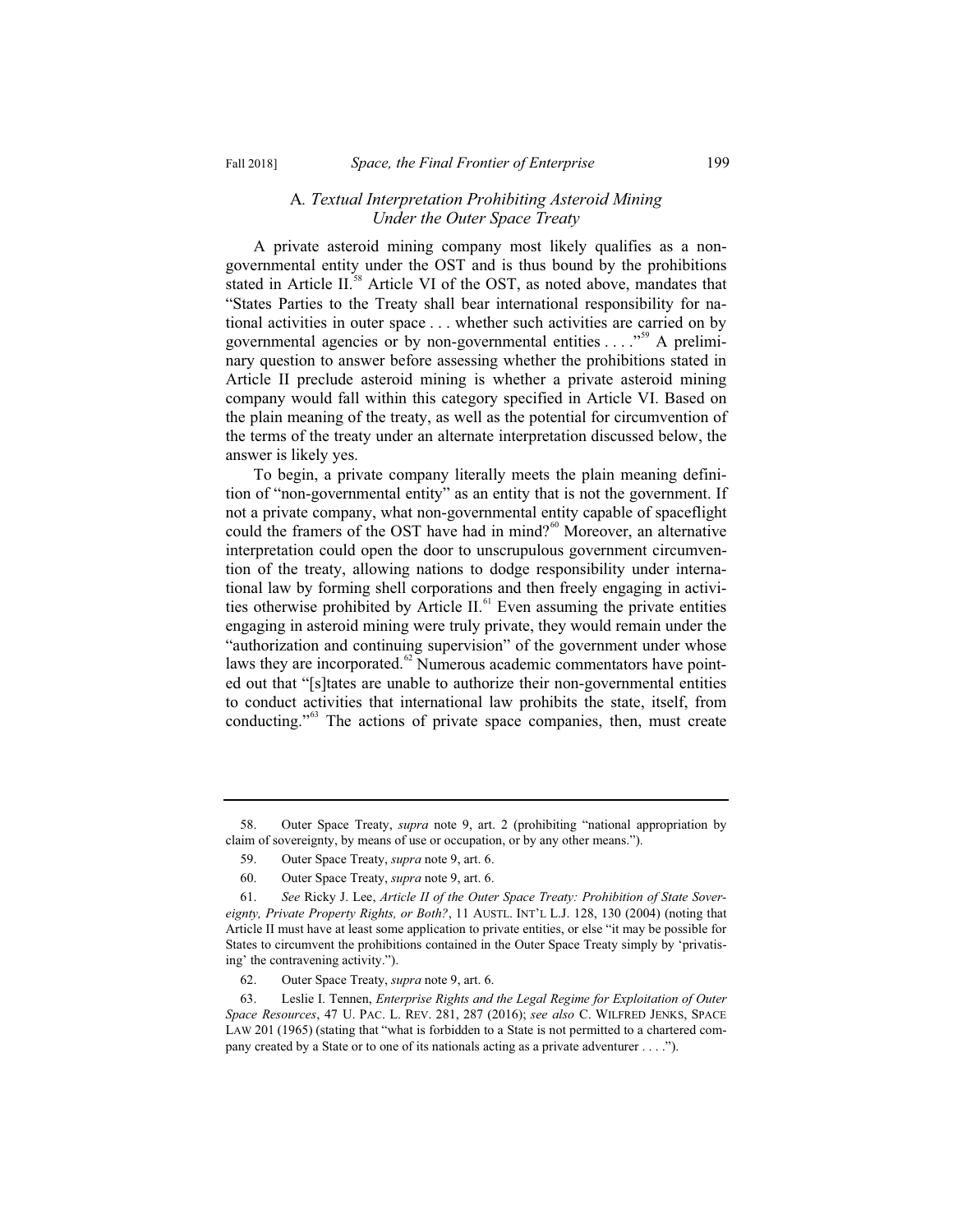"international responsibility" for sovereign parties to the treaty; a violation of terms by the former is a violation by the latter. $64$ 

Having determined that the prohibitions in Article II likely apply to private companies, the next question is whether asteroid mining is a prohibited means of "national appropriation [of a celestial body] by claim of sovereignty, by means of use or occupation, or by any other means." First, it seems far more likely than not that asteroids fall within the scope of celestial bodies defined by this treaty. The Oxford Living Dictionary defines "celestial" as "[p]ositioned in or relating to the sky, or outer space as observed in astronomy."<sup>65</sup> This points to a rather all-encompassing definition that would seem to include all bodies beyond the terrestrial scope of Earth capable of astronomical observation and study; asteroids are plainly bodies of matter in space that are observable from Earth.

The treaty uses the phrase "the moon and other celestial bodies."<sup>66</sup> which might support an *ejusdem generis* inference that the celestial bodies envisioned by the treaty must be moon-like; that is to say, a celestial body must be very large and in predictable orbit around a planet or star, including planets and moons, but excluding asteroids and comets. However, this more exclusive definition would create a celestial line-drawing dilemma given that asteroids can become moons $\epsilon$ <sup>67</sup> and asteroids can have their own moons.<sup>68</sup> This difficulty, coupled with the broad definition of "celestial," points to a broad definition of "celestial body" that includes asteroids.

The crux of the question, then, is whether asteroid mining as an activity constitutes "national appropriation ... by means of use or occupation . . . . "<sup>69</sup> To "appropriate" something means to "take exclusive possession of,"<sup>70</sup> or to "[t]ake (something) for one's own use  $\dots$ ."<sup>71</sup> In the case of

 65. *Celestial*, OXFORD LIVING DICTIONARIES: ENG., https://en.oxforddictionaries.com/ definition/celestial (last visted Nov. 28, 2018); *see also Celestial*, MERRIAM-WEBSTER ONLINE DICTIONARY, https://www.merriam-webster.com/dictionary/celestial (last visited Nov. 28, 2018) ("of or relating to the sky of visible heavens").

66. Outer Space Treaty, *supra* note 9, art. 2.

 68. *See 243 Ida*, NASA, https://solarsystem.nasa.gov/small-bodies/asteroids/243-ida/ in-depth (last updated Dec. 5, 2017) (noting that Ida is the first asteroid found to have its own moon).

69. Outer Space Treaty, *supra* note 9, art. 2.

 <sup>64.</sup> *But see* Stephen Gorove, *Interpreting Article II of the Outer Space Treaty*, 37 FORDHAM L. REV. 349, 351 (1969) (suggesting that the treaty "appears to contain no prohibition regarding individual appropriation or acquisition by a private association . . . ."); *see also* Wayne N. White, Jr., *Real Property Rights in Outer Space*, PROC. 40 COLLOQUIUM ON L. OUTER SPACE 370 (1998) (arguing that Article II of the Outer Space Treaty prohibits territorial sovereignty but does not prohibit private appropriation).

 <sup>67.</sup> *See Mars Moons*, NASA, https://solarsystem.nasa.gov/moons/mars-moons/in-depth (last updated Mar. 29, 2018) (noting that the moons of Mars, Phobos and Deimos, "may be captured asteroids.").

 <sup>70.</sup> *Appropriate*, MERRIAM-WEBSTER ONLINE DICTIONARY, https://www.merriamwebster.com/dictionary/appropriate#h2 (last visited Nov. 28, 2018).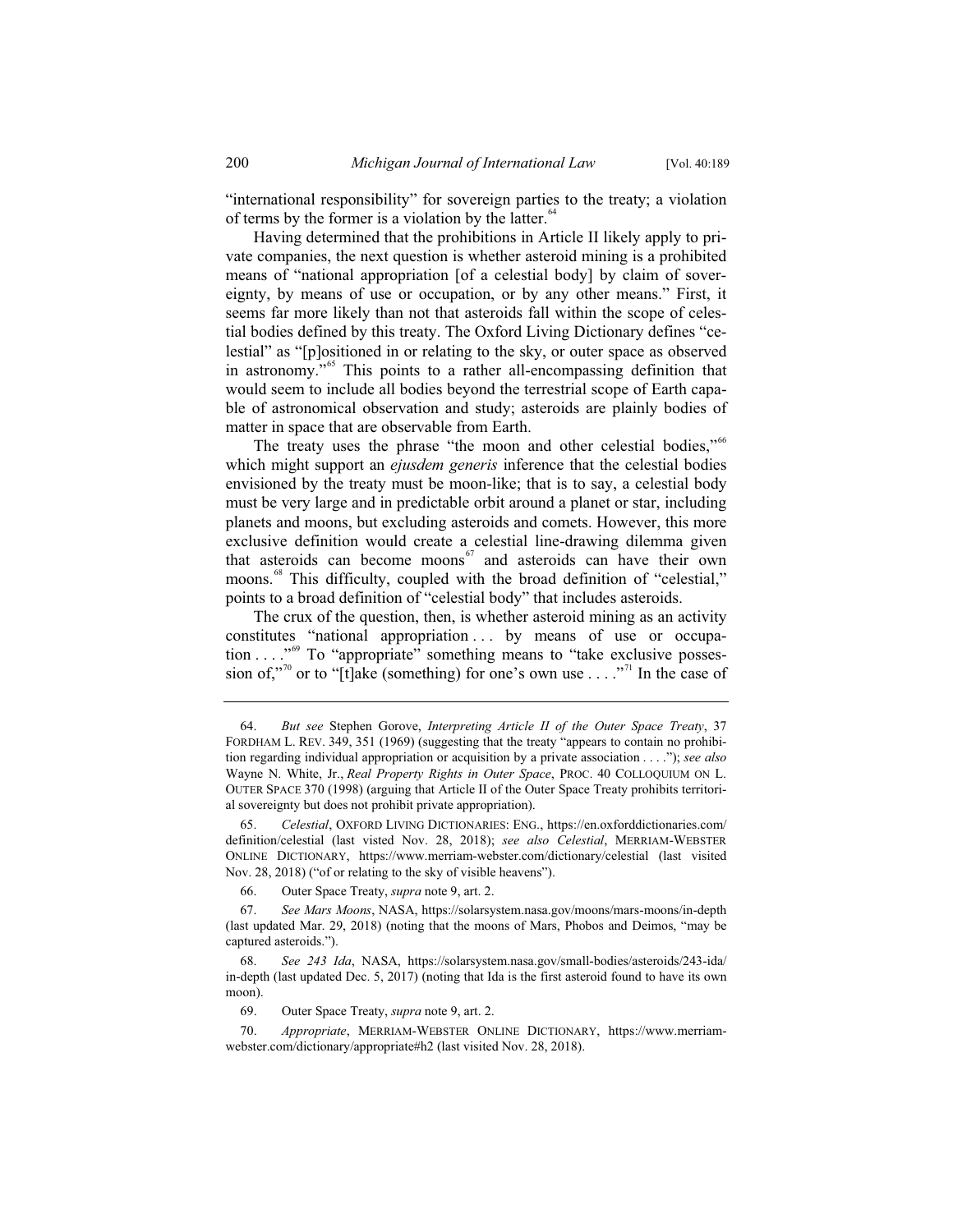the OST, "national" modifies "appropriation[,]" illustrating that exclusive use of celestial objects that is sovereign in nature constitutes a violation of the treaty.<sup>72</sup> A plain reading of the text of Article II indicates that "use or occupation" is one avenue through which a country can engage in national appropriation and, due to Article VI, that use or occupation can be the product of a private company's actions.<sup>73</sup>

The passage of the U.S. Commercial Space Launch Competitiveness Act endorses an interpretation that extraction of space resources by commercial actors is a use that does not amount to a claim of sovereignty, absent a claim of sovereignty by the actor's host nation.<sup>74</sup> Congress stated in the Act that, "by enactment . . . the United States does not thereby assert sovereignty or sovereign or exclusive rights or jurisdiction over . . . any celestial body."<sup>75</sup> In making this disclaimer, Congress treated making a claim of sovereignty as a *necessary* component of achieving national appropriation of a celestial body. It gave private actors permission to exploit celestial resources, subject to the authorization and supervision of the federal government, "in accordance with the international obligations of the United States," while disclaiming that this amounted to a claim of sovereignty or jurisdiction.<sup>76</sup> In other words, Congress effectively interpreted the OST to prohibit only national appropriation by claim of sovereignty *and* by use or occupation, an interpretation it understands to be in conformity with international law.

 <sup>71.</sup> *Appropriate*, OXFORD LIVING DICTIONARIES: ENG., https:// en.oxforddictionaries.com/definition/appropriate (last visited Nov. 28, 2018).

 <sup>72.</sup> Outer Space Treaty, *supra* note 9, art. 2.

 <sup>73.</sup> Outer Space Treaty, *supra* note 9, arts. 2, 6.

 <sup>74.</sup> The passage of this Act may in and of itself constitute a violation of the Outer Space Treaty: the Draft Articles on Responsibility of States for internationally Wrongful Acts states, "There is a breach of an international obligation by a State when an act of that State is not in conformity with what is required of it by that obligation, regardless of its origin or character." Int'l Law Comm'n, Rep. of the on the Work of Its Fifty-Third Session, U.N. Doc. A/56/10, at 54 (2001). The commentary to this Article states that "[c]ertain obligations may be breached by the mere passage of incompatible legislation." *Id.* at 57. On the other hand, given circumstances in which "it is open to the State concerned to give effect to the legislation in a way which would not violate the international obligation in question[,]" then "whether there is a breach will depend on whether and how the legislation is given effect." *Id.* In this case, the Act at least pays lip service to conformity with international obligations when it disclaims that it is an assertion of sovereignty: it states that Congress did not understand this Act to amount to "sovereignty or sovereign or exclusive rights or jurisdiction over, or ownership of, any celestial body." U.S. Commercial Space Launch Competitiveness Act, Pub. L. No. 114-90, § 403 129 Stat. 704, 722 (2015). This disclaimer may well place this Act in the latter category envisioned by the commentary to the Draft Articles, that the violation depends on how the Act is given effect. This in turn requires a more thorough reading of the Treaty itself.

 <sup>75.</sup> U.S. Commercial Space Launch Competitiveness Act, § 403.

 <sup>76.</sup> U.S. Commercial Space Launch Competitiveness Act, § 403.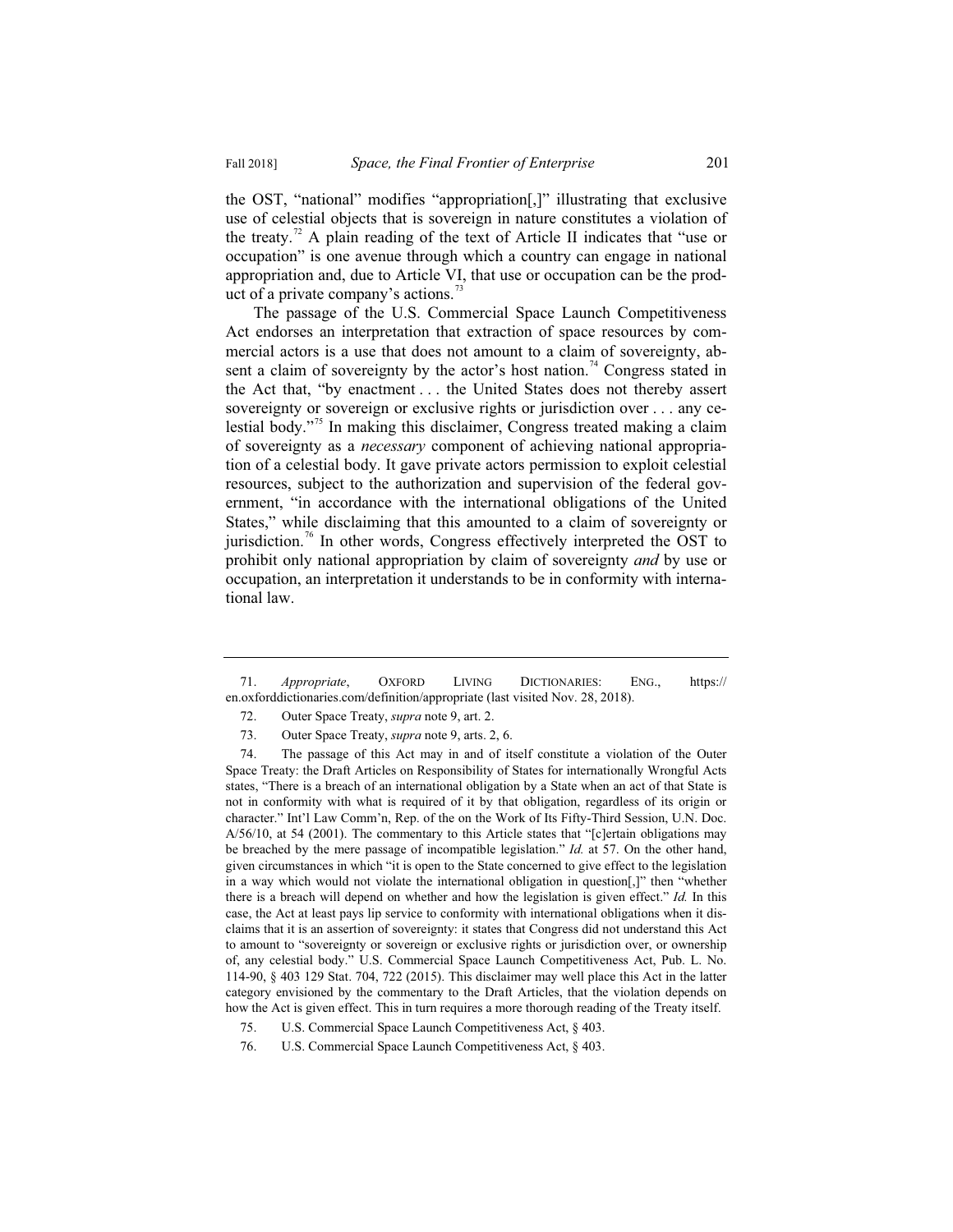The more persuasive textual interpretation of Article II of the OST points toward the opposite conclusion. The disjunctive nature of Article II suggests that national appropriation can occur *either* by "claim of sovereignty," *or* by "use or occupation . . . .<sup>,77</sup> Under this interpretation, a private company could certainly violate the terms of the OST through use or occupation of a celestial body.

The counterargument to this interpretation is based more on experience with the treaty than the terms of the document itself. First, some use or occupation of celestial bodies, whether by sovereign governments or by private industry, has not been legally contested over the course of the OST's existence. The United States, the U.S.S.R., and China have all "soft-landed" on the moon, placing astronauts or lunar rovers on the surface, thus occupying, if only temporarily, the surface of a celestial body specifically enumerated by the  $OST.<sup>78</sup>$ 

Moreover, as noted in the House Report prior to passing the Commercial Space Launch Competitiveness Act, "[t]he United States, Russia, and Japan have all removed, taken possession, and used in-situ natural resources. These activities have never been protested by a State party to the treaty or judged in a court of law to be in violation of the Outer Space Treaty."<sup>9</sup> The OST, by its own terms, condones some use of celestial bodies by sovereign governments. Article IV states, "[t]he moon and other celestial bodies shall be used by all States Parties to the Treaty exclusively for peaceful purposes."<sup>80</sup> While military use of space and celestial objects is clearly *verboten*, the implication of this provision is permission for peaceful use. It is certainly accurate that the "use or occupation" of a celestial body has not previously amounted to a *per se* violation of the treaty. The argument that asteroid mining does not violate the OST, then, seems to be that use or occupation alone is not enough; violation requires an additional claim of sovereignty.

However, a lack of prior implementation or legal enforcement does not foreclose the interpretation that some kinds of use or occupation by a private actor could amount to violation of the treaty, even absent the assertion of sovereignty or jurisdiction. Moreover, given the history of partnerships between the commercial space sector and sovereign governments, <sup>81</sup> an interpretation making a claim of sovereignty necessary to national appropriation by private use creates a loophole large enough to swallow all the prohibi-

 <sup>77.</sup> Outer Space Treaty, *supra* note 9, art. 2.

 <sup>78.</sup> Connor Simpson, *China Becomes Third Country to Ever 'Soft-Land' on the Moon*, ATLANTIC (Dec. 14, 2013), https://www.theatlantic.com/international/archive/2013/12/chinabecomes-third-country-ever-soft-land-moon/356151/.

 <sup>79.</sup> H.R. REP. NO. 114-153, at 8 (2015).

 <sup>80.</sup> Outer Space Treaty, *supra* note 9, art. 4.

 <sup>81.</sup> *See supra* Section I(b) (noting the history of financial partnerships between private space companies and sovereign governments).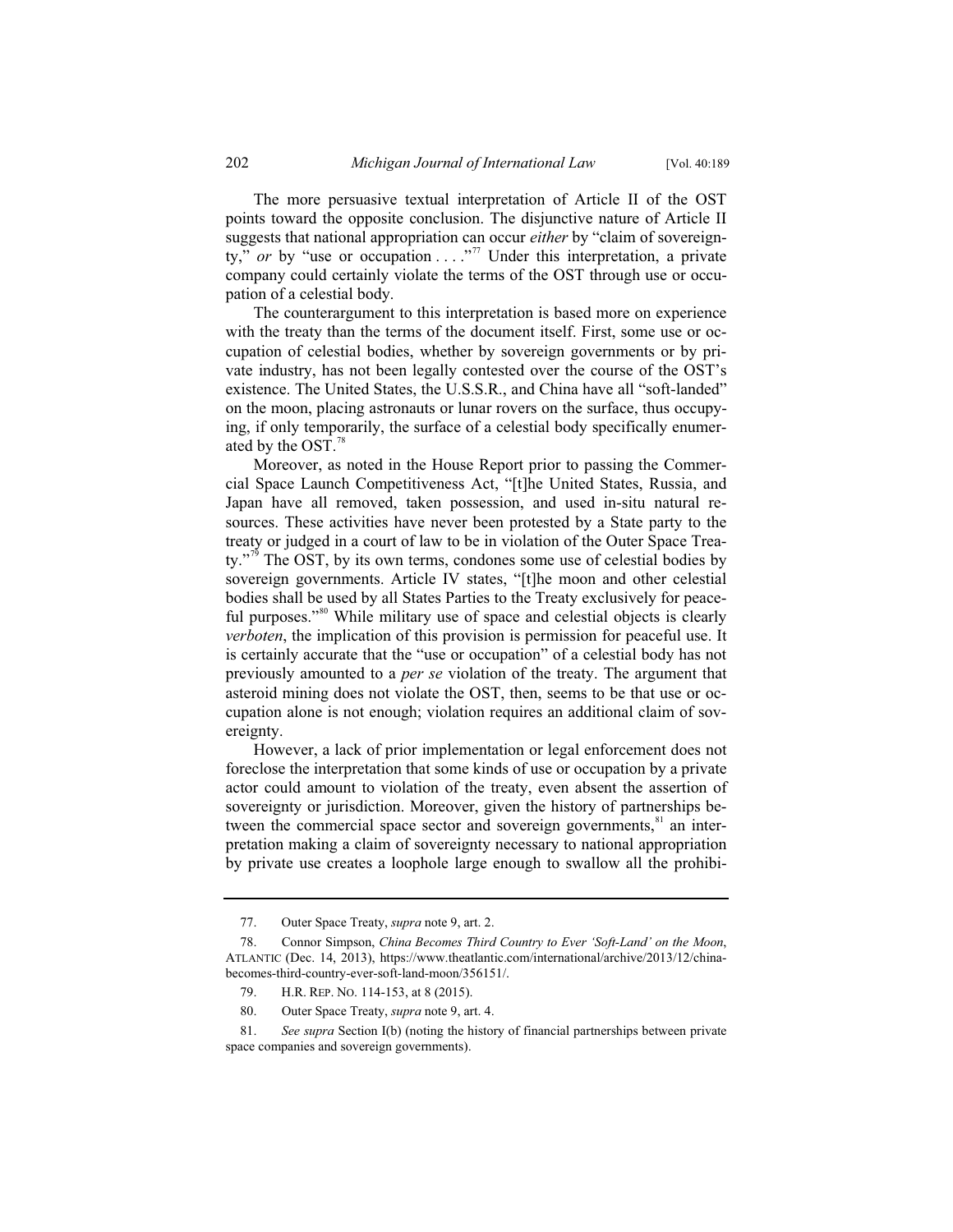tions stated in the OST. For example, the colonization of Mars by a private company is an action that would likely violate the treaty as it currently stands in that it would almost by definition require exclusive possession of a celestial body that is meant to be the "province of all mankind."<sup>82</sup> However, were colonization not accompanied by the explicit assertion of national sovereignty or jurisdiction, it would be permissible under the U.S. interpretation of the OST.

The degree of occupation and use also might well exceed previous examples in the history of the OST. Asteroid mining is perhaps a more fleeting occupation than a permanent colony, but if the asteroid mining industry becomes a fully mobilized component of the new space economy, the degree of extraction and use would far exceed the scattered lunar samples in terms of volume, making those a tenuous precedent upon which to rely. These arguments based on experience with the OST do not rely on the terms of the treaty anyway. Focusing on the plain meaning of the text, asteroid mining by a private company, even if unaccompanied by a claim of sovereignty, violates the OST.

## B. *Asteroid Mining is in Line with the Purposes of the Outer Space Treaty*

Despite the preceding plain text reading, asteroid mining by private companies squares with the purposes of the  $\overline{OST}$ .<sup>83</sup> A major purpose of the treaty is to maintain the international character of space, to ensure that the vast realm beyond Earth's atmosphere remains "the province of all mankind[,]" and that the benefits of space exploration flow to all states "irrespective of their degree of economic or scientific development  $\dots$ <sup>84</sup>. This Note argues that asteroid mining is an enterprise that is in the interest of all mankind and brings benefits to all nations regardless of their current state of development.

Commercial asteroid mining is private, profit-driven in character, and arguably distinguishable from the more wholly scientific objectives of sov-

 <sup>82.</sup> Outer Space Treaty, *supra* note 9, art. 1. For more detailed explanation as to why a Mars colony would likely violate the Outer Space Treaty, see Michael J. Listner, *A Legal Look at Elon Musk's Plan to Colonize Mars*, SPACE REV. (July 17, 2017), http:// www.thespacereview.com/article/3286/1; Caroline Haskins, *The Legal Battle to Colonize Mars*, OUTLINE (Mar. 15, 2018), https://theoutline.com/post/3739/mars-colony-settlementspacex-elon-musk-trump?zd=1&zi=mmhbqxps.

 <sup>83.</sup> The Vienna Convention, Article 31, explicitly sanctions the consideration of the purpose of a treaty in the interpretation of the document—this seemingly condones purposive interpretation in a way that is arguably more out of vogue in the American judiciary. Vienna Convention on the Law of Treaties, *supra* note 57, art. 31.

 <sup>84.</sup> Outer Space Treaty, *supra* note 9, art. 1.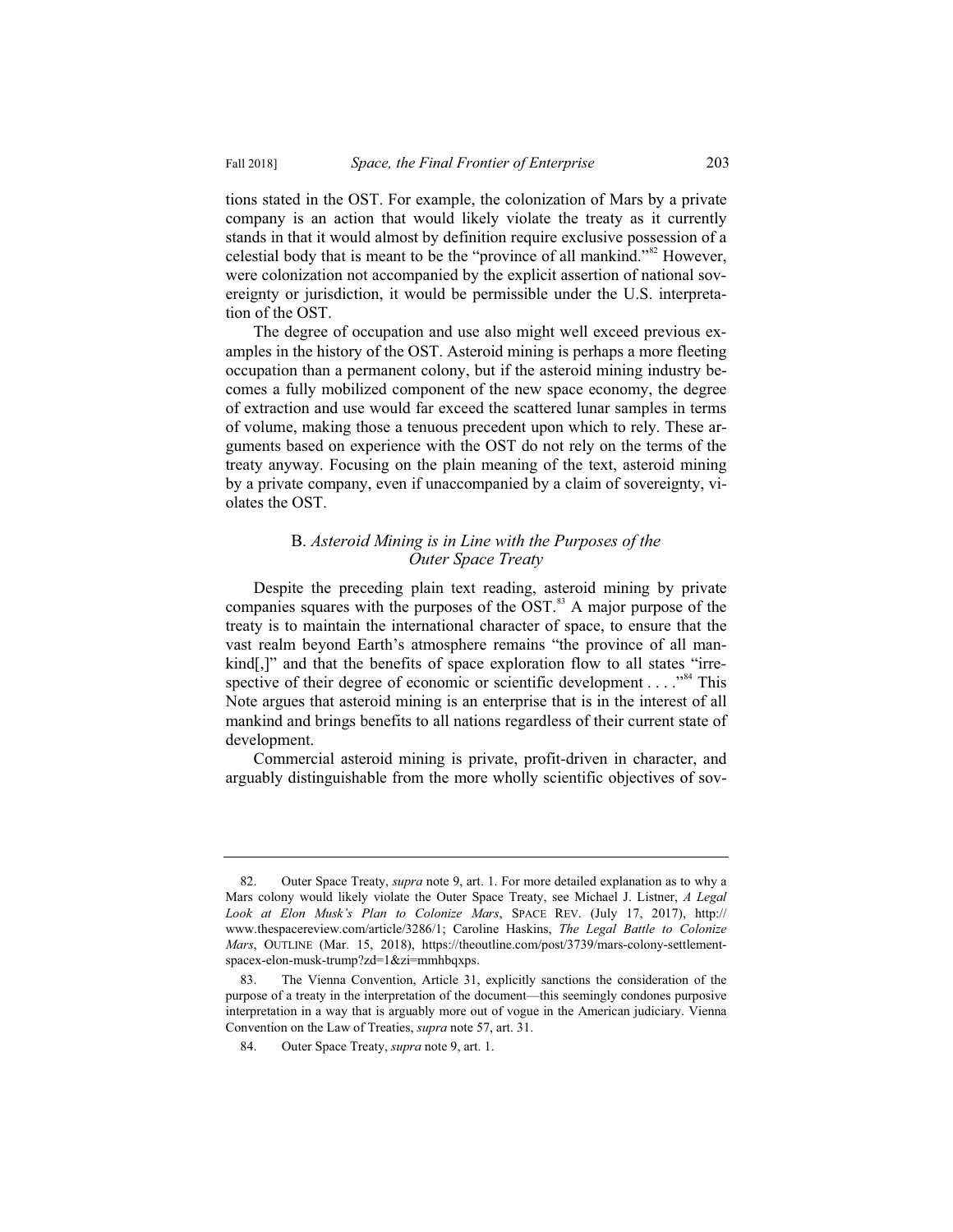ereign space agencies like NASA.<sup>85</sup> However, given the waning funding for and role of sovereign space agencies,<sup>86</sup> the development of the asteroid mining industry could deliver important benefits to all mankind that simply may not otherwise come into existence. Asteroid mining could contribute to the common good by producing benefits that have global effect, as they pertain to the survival of the human species. These include enhanced asteroid diversion capability $87$  and facilitation of climate change mitigation measures. $88$ Advancements in technology to address the challenges of asteroid mining and improving our collective scientific understanding of the universe could bring as yet unknown benefits to all humanity.<sup>89</sup> Finally, by reducing costs of launch, asteroid mining could effectively open the door to the space economy to nations that might otherwise find this prospect costprohibitive.<sup>9</sup>

The purposive arguments presented above in favor of the permissibility of asteroid mining are not immune to criticism. The United States, Luxembourg, and whatever other nations are able to attract asteroid mining companies in the future would benefit disproportionately from asteroid mining in the form of taxable corporate income and job creation. For the roughly 99% of countries currently without asteroid mining companies within their borders, there would be no share of those benefits, which are effectively being extracted from a space that is meant to be the "province of all mankind."<sup>91</sup> Moreover, given that spaceflight is currently the exclusive province of a few wealthy, industrialized nations, there is at least an argument to be made that asteroid mining may accelerate the gap between the first and third world rather than act as a rising tide that lifts all ships.

However, an argument that disproportionate benefit makes asteroid mining at odds with the purpose of the OST misunderstands the treaty and overlooks the nature of the benefits asteroid mining could deliver. First, the OST endorses the view that human space travel and exploration, as a gen-

 <sup>85.</sup> *See* NAT'L AERONAUTICS & SPACE ADMIN., *supra* note 43, at 6 (stating agency objectives).

 <sup>86.</sup> *See* Lossner, *supra* note 26; *see also* Marina Koren, *NASA's Next Frontier is Washington*, GOV'T EXECUTIVE (Feb. 17, 2017), https://www.govexec.com/technology/2017/02/ nasas-next-frontier-washington/135553/.

 <sup>87.</sup> *See* KECK INST. FOR SPACE STUDIES , *supra* note 5, at 11–12 (describing how asteroid mining would enhance asteroid diversion capabilities).

 <sup>88.</sup> *See* TELLER ET AL., *supra* note 48, at 7 (noting that technology decreasing the cost of launch would facilitate solar insolation modulation).

 <sup>89.</sup> *See supra* Section I(c).

 <sup>90.</sup> *See supra* Section I(a). for why asteroid mining reduces cost of launch. Moreover, this growth of the "space population" is in the interest of asteroid mining companies since that is their future market for in-space materials. *See* Heath, *supra* note 26.

 <sup>91.</sup> Outer Space Treaty, *supra* note 9, art. 1*.*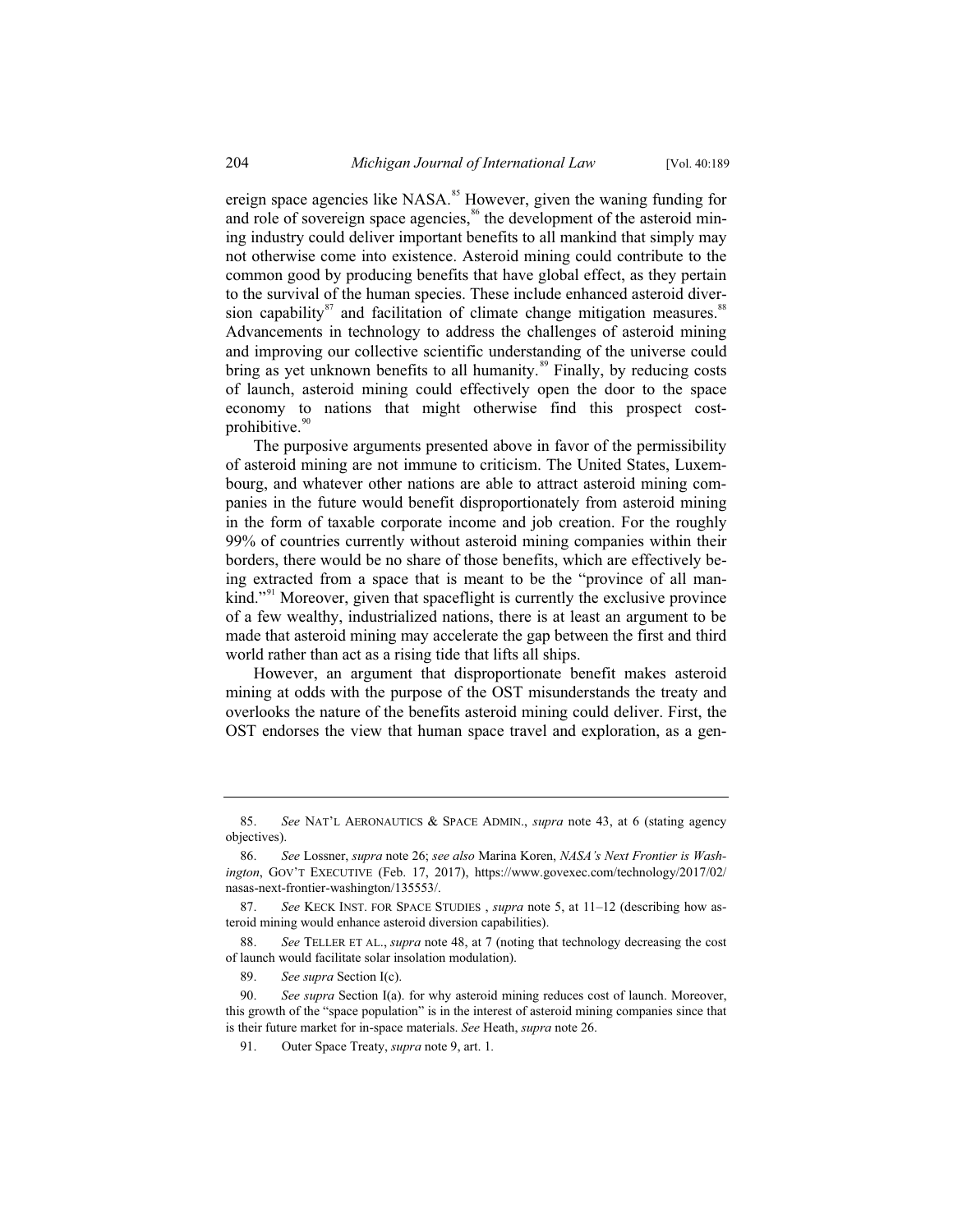eral proposition, is in the interest of humanity.<sup>92</sup> Asteroid mining would facilitate space travel by reducing launch costs and would do so in an indiscriminate manner—assuming private asteroid mining companies are able to sell propellant to entities from all nations, as would surely be in their best interest.<sup>9</sup>

Second, while the financial fruits of the endeavor may reflect preexisting terrestrial inequality, many benefits of asteroid mining would, by definition, extend to all mankind. $94$  The OST does not demand that all benefits derived from outer space be shared equally across nations, but rather that outer space activity "should be carried on for the benefit of all peoples irrespective of the degree of their economic or scientific development . . . .  $\cdot$ <sup>95</sup> Improved asteroid diversion technology and facilitation of climate change mitigation measures provide benefits pertaining to the continued habitability of Earth that are spread evenly across the globe.<sup>96</sup> Scientific and technological developments,<sup>97</sup> depending on their content, could eventually flow to all nations by way of sale through global markets. Because asteroid mining could simultaneously facilitate space travel and bring substantial benefits to all mankind—notwithstanding an uneven distribution of those benefits—it is in harmony with the stated objectives of the OST.

## III. A New International Framework to Govern the Space Economy

Asteroid mining creates tension within the OST as an activity that is prohibited by the treaty's terms but largely in line with the treaty's purpose. As such, the OST should be modified to allow for greater certainty and predictability with respect to asteroid mining. The possibility that asteroid mining could be illegal under international law likely disincentivizes entry into this new endeavor by adding risk and uncertainty. This section outlines what a revised framework should look like. First, the law governing space should remain international in nature to further the interests of peaceful cooperation and facilitate dispute resolution. Second, this framework should present minimal regulatory barriers for entry given the benefits that asteroid mining could bring to all mankind. The development of whaling law provides a use-

 <sup>92.</sup> *See* Outer Space Treaty, *supra* note 9, pmbl. (recognizing "the common interest of all mankind in the progress of the exploration and use of outer space for peaceful purpos $es \ldots$ ").

 <sup>93.</sup> *See supra* Section I(c).

 <sup>94.</sup> *See supra* Section I(c).

 <sup>95.</sup> Outer Space Treaty, *supra* note 9, pmbl.

 <sup>96.</sup> *See* KECK INST. FOR SPACE STUDIES, *supra* note 5, at 11–12 (noting that asteroid mining could have a possible effect on asteroid diversion technology); TELLER, *supra* note 50, at 7 (stating that reducing cost of launch could facilitate solar insolation management).

 <sup>97.</sup> *See NASA's Journey to Mars*, *supra* note 42*.*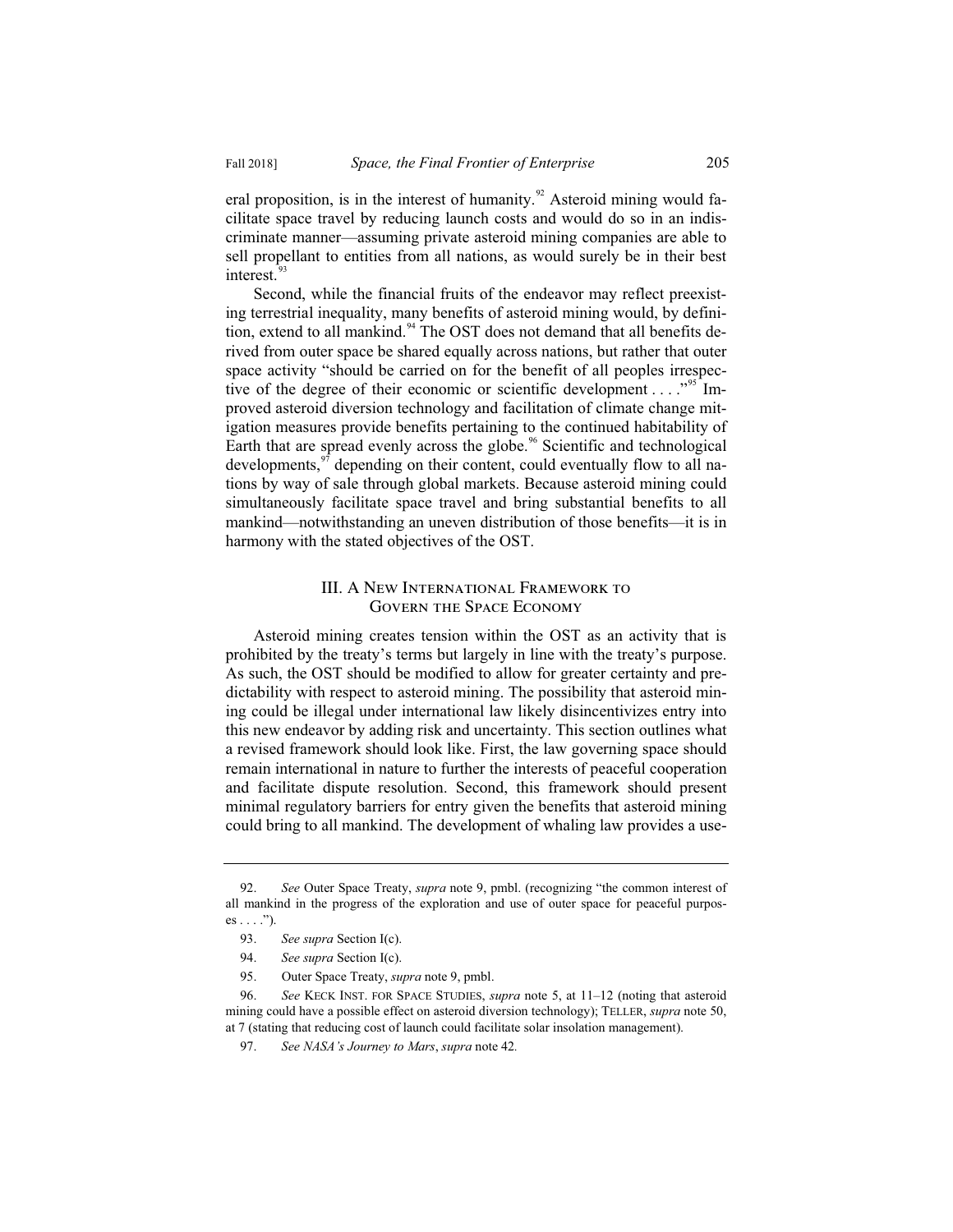ful historical example of how norms and rules for the asteroid mining industry could evolve in a way that facilitates efficient governance of this endeavor.

### A*. The Desirability of an International Framework*

The preservation of space as a zone governed by international law, in contrast to a system predicated on national jurisdiction, is desirable in that it promotes peace, facilitates dispute resolution, and allows for more coordinated efforts in addressing issues relevant to all entities operating in space.<sup>98</sup> As illustrated by the recent legislative activity in the United States and Luxembourg, the risk of inaction is the resultant domination of the extraterrestrial environment by individual nations rather than by international agreement.<sup>99</sup> It would take only minor changes to the OST to resolve some of the ambiguities in the status quo and help bring the benefits of asteroid mining to humanity as a whole. A revision of this treaty rather than a wholesale abandonment of the agreement—whether that abandonment is in fact or merely in practice—would better maintain the international character of space.

The OST reflects Cold War era concerns about the militarization of space.<sup>100</sup> Private companies, now ascendant in the growing space economy, simply do not have the military capacity or intention of sovereign governments. In short, the factual backdrop for the signing of the OST has changed. One straightforward means of authorizing private companies to extract space resources would be to revise the OST to clarify that the language in Article II prohibiting national appropriation does not apply to private companies. This could be achieved by simply adding a sentence to the end of Article VI: *Under the revised treaty, companies shall remain under the supervision of the countries in which they are based but are not capable of national appropriation by use or occupation.* This revision would create something of a line-drawing problem given the partnerships between sovereign space agencies and private companies, $101$  as well as a possible loophole by which unscrupulous nations could take advantage of the corporate form. Additional safeguards might be necessary to prevent this possibility. This revision could, however, promote peaceful coexistence and uniformity in space law, as well as create certainty as to the legality of asteroid mining by private companies.

<sup>98.</sup> The OST, *supra* note 9, espouses many of these ideals in the preamble.

<sup>99.</sup> The passage of the U.S. Space Launch and Competitiveness Act and the Loi de 20 julliet 2017 illustrate that given lack of international consensus, there is a risk that individuals nations will act unilaterally in accord with the interpretation of the OST most favorable to their interests. For more on the enactment of these laws, see *supra* notes 51–52.

<sup>100.</sup> Not only military activity, but the nuclear arms race specifically helped prompt the signing of the OST. *See* Krause, *supra* note 36, at 46; Grush, *supra* note 8.

<sup>101.</sup> *See supra* Section I(b).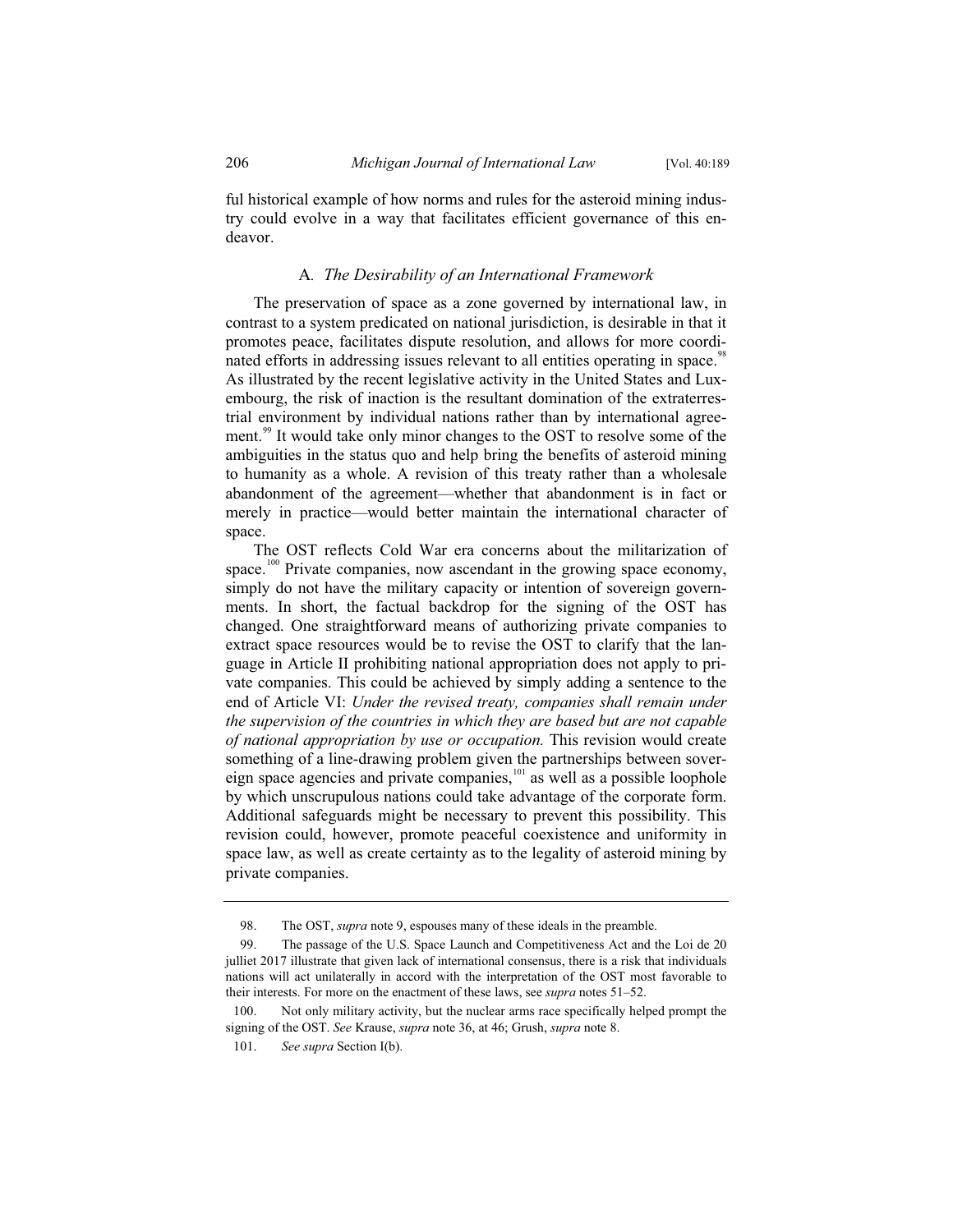Another possibility is to create a new set of international rules for extraction of space resources. Assignment of such property rights could take the form of a first-come, first-served system<sup>102</sup> or it could depend on an Earth-side registration process.<sup>103</sup> Arguably, extraction is different than the forbidden uses enumerated in the OST in that it is a temporary occupation and not inherently an exercise of military might or the flexing of sovereign muscle.<sup>104</sup> While the United States and Luxembourg both interpret asteroid mining to be legal under the existing treaty, $105$  the promulgation of rules governing the endeavor would add clarity as to the legality of the enterprise. This approach would have the advantage of treating sovereign actors and private companies alike, but would require more substantial revision of the OST, or a new international agreement altogether.

An amended OST or a new treaty governing the extraction of space resources would have the benefit of maintaining the peaceful order of space. While admittedly the product of a different era, the post-national and peaceable foundation of the OST is still desirable in an international environment where many nations are armed to the proverbial nuclear teeth. Peaceful use of outer space is a laudable objective and one served most effectively by international agreement rather than by competing national claims of sovereignty. $^{106}$ 

An international system would also facilitate dispute resolution. In a borderless and extra-jurisdictional realm like outer space, a system predicated on national sovereignty and ownership is not instructive as to whose

 <sup>102.</sup> Wayne White, *Proposal for a Multilateral Treaty Regarding Jurisdiction and Real Property Rights in Outer Space*, SPACE FUTURE (2001),

http://www.spacefuture.com/archive/proposal\_for\_a\_multilateral\_treaty\_regarding

jurisdiction\_and\_real\_property\_rights\_in\_outer\_space.shtml ("Entities may occupy and use locations in outer space on a first-come, first-served basis, so long as said occupation and use will not interfere with other entities [sic] activities.").

 <sup>103.</sup> Alison Morris, Note, *Intergalactic Property Law: A New Regime for a New Age*, 19 VAND. J. ENT. & TECH. L. 1085, 1112 (2017).

 <sup>104.</sup> In Article 4, the Outer Space Treaty forbids "establishment of military bases, installations and fortifications . . . ." See articles cited *supra* note 82 for a more detailed explanation as to why a permanent government-sponsored colony would violate art. 2 of the Outer Space Treaty.

 <sup>105.</sup> The language used in these laws, suggests that the legislative bodies of both countries interpreted the laws being passed as in conformity with international law. See *supra*  notes 51–52 for more discussion of the specific language these laws used to indicate their conformity with international law.

 <sup>106.</sup> U.N. Convention on the Law of the Sea and the Antarctic Treaty, both examples of treaties governing areas outside of the jurisdictional reach of any sovereign, emphasize the fundamental importance of peaceful use. *See* U.N. Convention on the Law of the Sea pmbl., *opened for signature* Dec. 10, 1982, 1833 U.N.T.S. 397 (stating the desirability of a treaty that will "promote the peaceful uses of the seas and oceans . . . ."); Antarctic Treaty pmbl., Dec. 1, 1959, 12 U.S.T. 794, 402 U.N.T.S. 71 (noting the objective that Antarctica "shall not become the scene or object of international discord . . . .").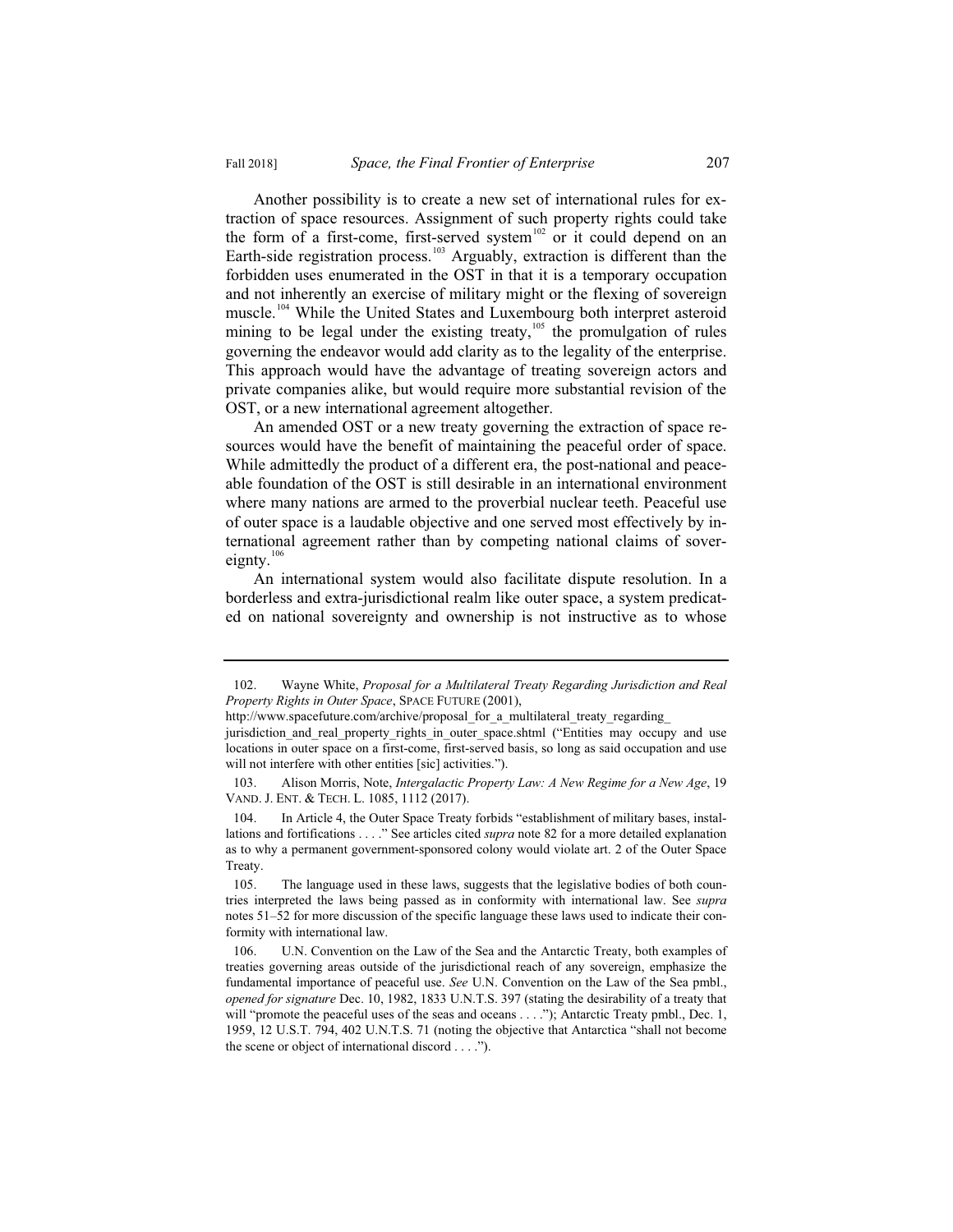laws—or whose choice of law rules—would control in the event of disputed title of an asteroid or the commission of a tort between two actors from different nations.<sup>107</sup> The United Nations Convention on the Law of the Sea (the "UNCLOS") established the International Tribunal for the Law of the Sea (the "ITLOS") as a means of providing a venue in which similar disputes could be adjudicated between actors with conflicting legal regimes.<sup>108</sup> Outer space has a great deal of similarity to the high seas: both are vast, both are easily treated as a non-appropriable international commons, and both are an in-between space in the sense of existing between bodies of *terra firma*.<sup>109</sup> An international mechanism like ITLOS ought to be established for resolving space disputes such that parties can seek a neutral arbiter to resolve conflict and laws can be uniformly applied to all entities irrespective of their country of origin. $110$ 

Finally, an international system could more easily allow for cooperation between nations and private entities in addressing issues that affect the spacefaring community as a whole. The emergence of space debris and the use of nuclear power sources in space are examples of developing issues that bear on the ease and safety of space travel for all.<sup>111</sup> Left to national governments or individual corporations, it seems plausible that lack of oversight could result in a tragedy of the commons.<sup>112</sup> By contrast, an interna-

 <sup>107.</sup> The Outer Space Treaty, *supra* note 9, is currently not instructive in this respect, either: it provides that states retain jurisdiction over their objects and personnel (art. 8), and that they are internationally liable for damage to another state party (art. 7).

 <sup>108.</sup> *See* U.N. Convention on the Law of the Seas, *supra* note 106, at Annex VI; *see also*  Helmut Tuerk, *The Contribution of the International Tribunal for the Law of the Sea to International Law*, 26 PENN ST. INT'L L. REV. 289 (2007).

 <sup>109.</sup> *See* M.J. Peterson, *The Use of Analogies in Developing Outer Space Law*, 51 INT'L ORG 245, 252 (1997) (noting that the vastness and in-between quality of the seas and space made this analogy appealing); Nina Tannenwald, *Law Versus Power on the High Frontier: The Case for a Rule-Based Regime for Outer Space*, 29 YALE J. INT'L L. 363, 374 (2004) (noting that the decision to treat outer space as a nonappropriable international commons arose by analogy to the high seas).

 <sup>110.</sup> ITLOS has been used relatively few times since coming into existence, leading some commentators to conclude that its effectiveness is limited. *See* Rosemary Rayfuse, *The Future of Compulsory Dispute Settlement Under The Law of the Sea Convention*, 36 VICT. U. WELLINGTON L. REV. 683, 709–10 (2005) (noting that ITLOS has heard relatively few cases, has proven to be "circumscribed in scope," and that "if the past is prologue, the future does not look overly bright."). On the other hand, other commentators have interpreted the brief history of ITLOS as supporting a more positive vision of the tribunal's future, and that its mere existence has been a beneficial development. *See* Tuerk, *supra* note 108, at 316 (noting that the tribunal's record "does not compare unfavourably to that of other international judicial bodies in the initial stages of their existence[,]" and that "a choice of forum . . . is more beneficial than harmful . . . .").

 <sup>111.</sup> *See* David Tan, *Towards a New Regime for the Protection of Outer Space as the "Province of All Mankind*,*"* 25 YALE J. INT'L L. 145, 149–55 (2000).

<sup>112</sup>*. See* Joseph S. Imburgia, *Space Debris and Its Threat to National Security: A Proposal for a Binding International Agreement to Clean Up the Junk*, 44 VAND. J. TRANSNAT'L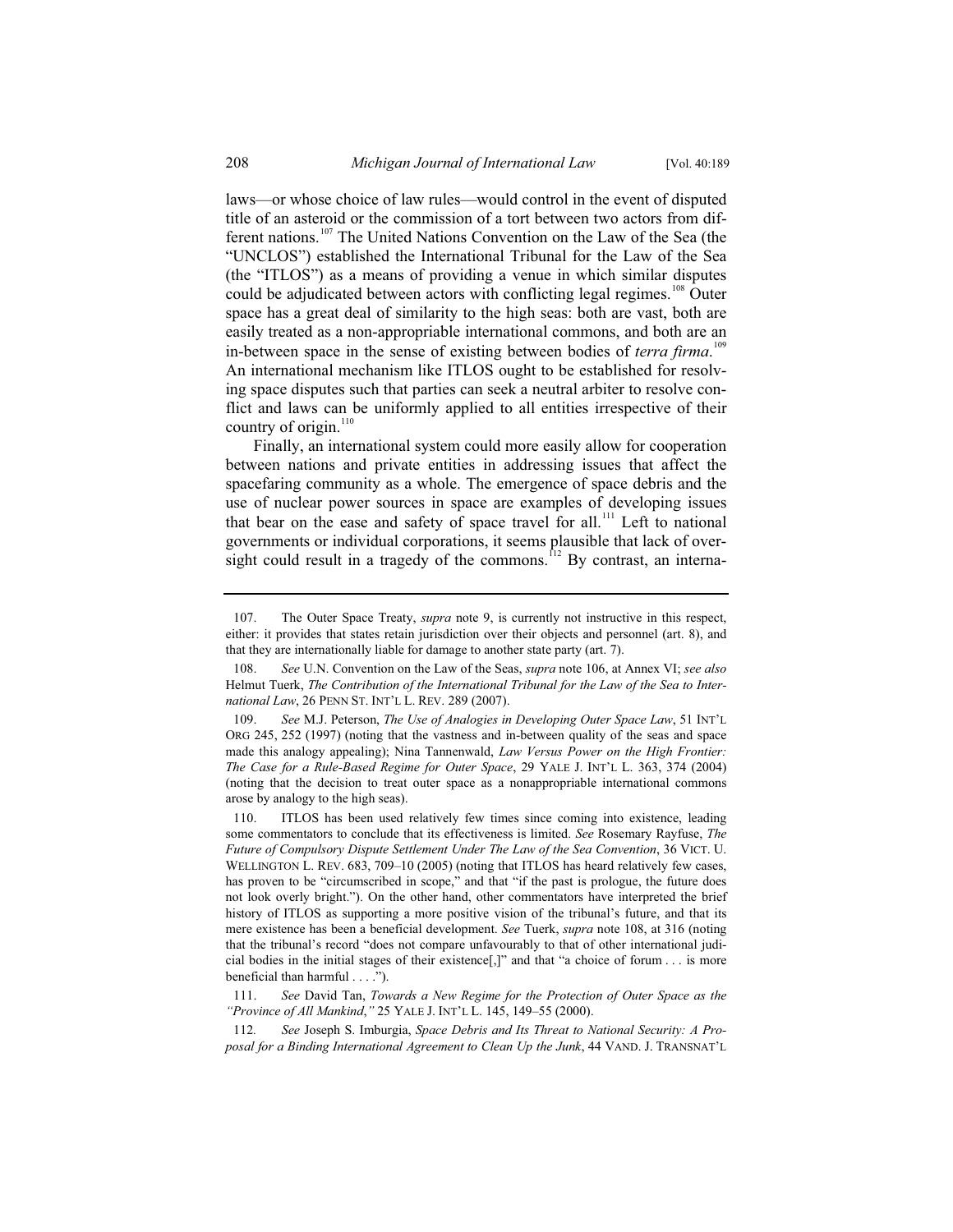tional framework is well-suited to consider the problems of the space ecosystem in a way that transcends national boundaries. The UNCLOS Preamble, for example, demonstrates an awareness that "problems of ocean space are closely interrelated and need to be considered as a whole."<sup>113</sup> The compelling interests of peace, uniformity, and cooperation in outer space illustrate the desirability of an international framework to govern asteroid mining; to tweak rather than jettison the existing law. The resulting clarity and predictability would incentivize asteroid mining through reducing legal risk and uncertainty.

A counterproposal to an international framework is a system in which nations assign property rights according to domestic law. It would be possible to take a *terra nullius* approach to property rights relating to celestial bodies.114 In the *Western Sahara* advisory opinion, the International Court of Justice defined *terra nullius* as "a legal term of art employed in connection with 'occupation' as one of the accepted legal methods of acquiring sovereignty over territory."<sup>115</sup> For a nation to peaceably acquire sovereignty through occupation, the land must be "*terra nullius*—a territory belonging to no-one—at the time of the act alleged to constitute the 'occupation[.]'  $"''''$ This legal approach was prevalent during the colonial era: explorers and emigrants acting in the name of European sovereigns declared ownership of territory by right of discovery and occupation.<sup>117</sup> By authorizing U.S. citizens to extract materials from asteroids through the Commercial Space Launch Competitiveness Act, the United States has started down a path in which property rights in space flow from the jurisdiction of individual sov-

L. 589, 592 (2011) (noting that "[w]ithout legal consequences, including appropriate international sanctions for treaty violations, little international influence exists to compel spacefaring nations to find a viable solution to this problem.").

 <sup>113.</sup> U.N. Convention on the Law of the Sea, *supra* note 106.

 <sup>114.</sup> Numerous commentators have suggested that something along the lines of *terra nullius*, adverse possession, or right of first possession—all sounding in domestic law—ought to apply to celestial resources. *See, e.g.*, Brandon C. Gruner, *A New Hope for International Space Law: Incorporating Nineteenth Century First Possession Principles into the 1967 Space Treaty for the Colonization of Outer Space in the Twenty-First Century*, 35 SETON HALL L. REV. 299, 344–56 (2004); Lauren E. Shaw, *Asteroids, the New Western Frontier: Applying Principles of the General Mining Law of 1872 to Incentivize Asteroid Mining*, 78 J. AIR L. & COM. 121, 143–54 (2013).

 <sup>115.</sup> Western Sahara, Advisory Opinion, 1975 I.C.J. Rep. 12, ¶ 79 (Oct. 16).

 <sup>116.</sup> *Id.* (italicization in original).

 <sup>117.</sup> *See, e.g.*, Johnson v. M'Intosh, 21 U.S. (8 Wheat.) 543, 587 (1823) ("[D]iscovery gave an exclusive right to extinguish the Indian title of occupancy  $\dots$ . The Mabo v. Queensland [No. 2] (1992) 175 CLR 1, ¶ 33 (Austl.) ("International law recognized . . . occupation of territory that was terra nullius as [one] of the effective ways of acquiring sovereignty.").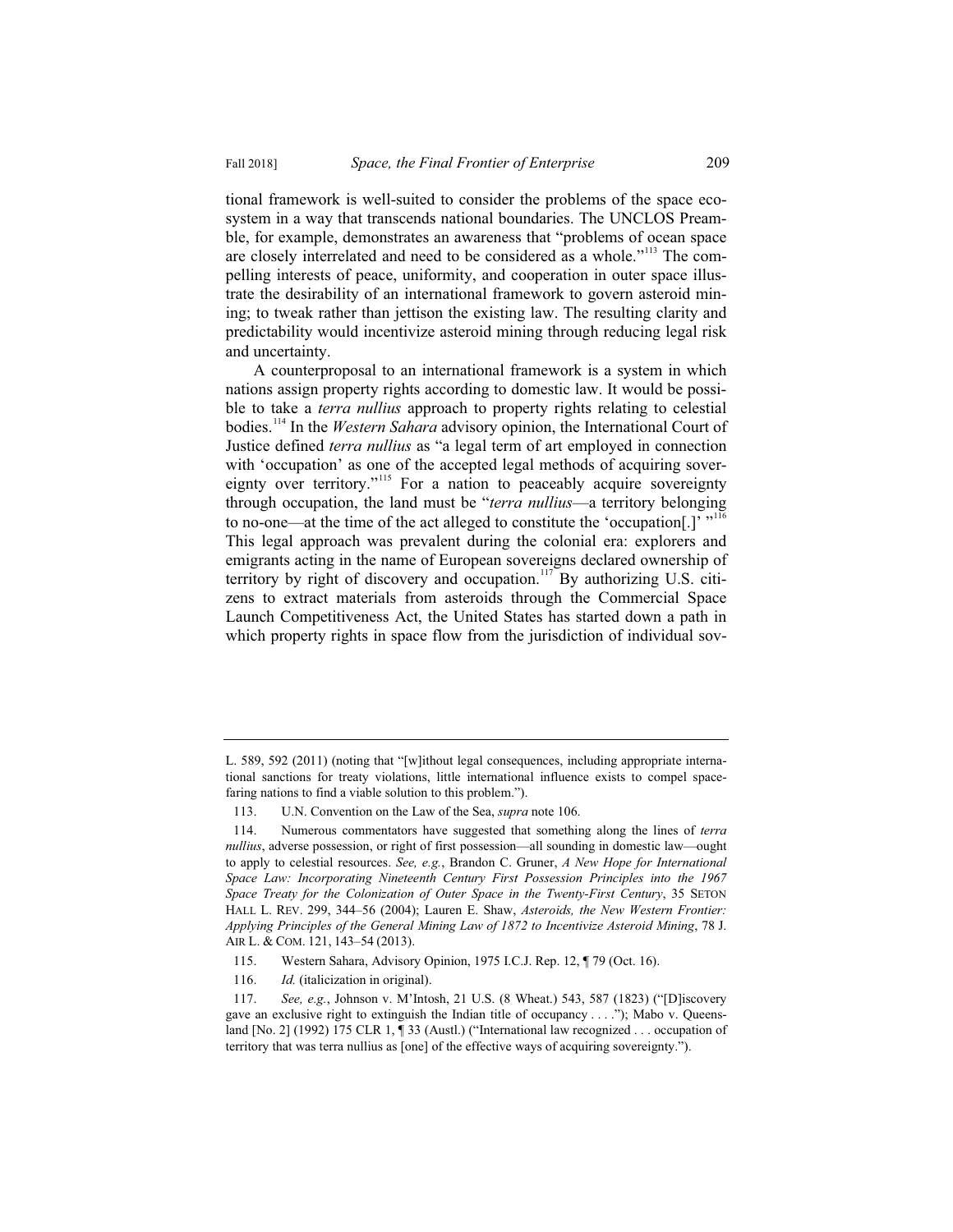ereign nations.<sup>118</sup> Luxembourg has taken a similar approach through its own  $legislation.<sup>1</sup>$ 

There are some notable advantages to this approach. The absence of an international policing or enforcement mechanism in space arguably points in favor of regulation by nations with spaceflight capacity. Given the generally acknowledged challenges of enforcing international law,  $120$  one might wonder whether domestic governments might be better positioned to monitor and control private entities based within their borders. A nation-centric approach would also likely incentivize investment in asteroid mining, prompting countries and private actors to invest more aggressively so as not to lose the new space race.<sup>121</sup> Assuming, as this Note does, that the development of the asteroid mining industry is in the interest of humanity as a whole, this approach has some appeal.

However, a nation-centric, first possession framework has drawbacks that highlight the desirability of an international governance regime for asteroid mining. First, the experience of colonization was one that prompted conflict between colonizers.<sup>122</sup> The peaceful character of space is one of the great achievements of the OST, and it should not be jettisoned. Second, a regime characterized by national actors could spark a race to the bottom with respect to domestic regulation, leading to the same "flags of convenience" problem present in the maritime context as asteroid mining and spaceflight companies relocate to avoid taxes, labor and safety standards, and tort liability.<sup>123</sup> An international framework, by contrast, could more

 <sup>118.</sup> *See* U.S. Commercial Space Launch Competitiveness Act of 2015, Pub. L. No. 114-90, 129 Stat. 704.

 <sup>119.</sup> *See* Loi du 20 juillet 2017 sur l'exploration et l'utilisation des ressources de l'espace [Law of July 20, 2017 on the exploration and utilization of space resources], MÉMORIAL A N° 674 DE 2017 (enacted July 28, 2017) (Lux.).

 <sup>120.</sup> *See, e.g.*, Frederic L. Kirgis, *Enforcing International Law*, ASIL INSIGHTS, Jan. 22, 1996, (providing an overview of challenges of enforcement of international law).

 <sup>121.</sup> *See* Ross Myers, *The Doctrine of Appropriation and Asteroid Mining: Incentivizing the Private Exploration and Development of Outer Space*, 17 Or. Rev. Int'l L. 183, 185 (2015) (suggesting that "the doctrine of appropriation, a modified version of the rule of capture, is a reasonable doctrine to incentivize the development of space. . .").

 <sup>122.</sup> Examples of wars touched off or exacerbated by colonial conflict include the War of the Spanish Succession, the French and Indian War, and, to some extent, World War I. *See, e.g.,* HEW STRACHAN, THE FIRST WORLD WAR, VOLUME 1: TO ARMS 1–35 (2003) (discussing German *Weltpolitik* and the Moroccan crises as causes of World War I).

 <sup>123.</sup> In the maritime context, the "flags of convenience" problem refers to the selection of a country of registry (or flag) based on the least burdensome tax and regulatory scheme. *See* Brian Baker, *Flags of Convenience and the Gulf Oil Spill: Problems and Proposed Solutions*, 34 HOUS. J. INT'L L. 687, 695 (2012) (noting the advantages of flags of convenience for owners of vessels as "(1) easy registration of maritime vessels, (2) lower taxes, (3) reduced operating expenses, and (4) freedom of control by the country of registry.") (quoting Richard J. Payne, *Flags of Convenience and Oil Pollution: A Threat to National Security*, 3 HOUS. J. INT'L L. 67, 69 (1980)). The consequences of the flags of convenience problem in maritime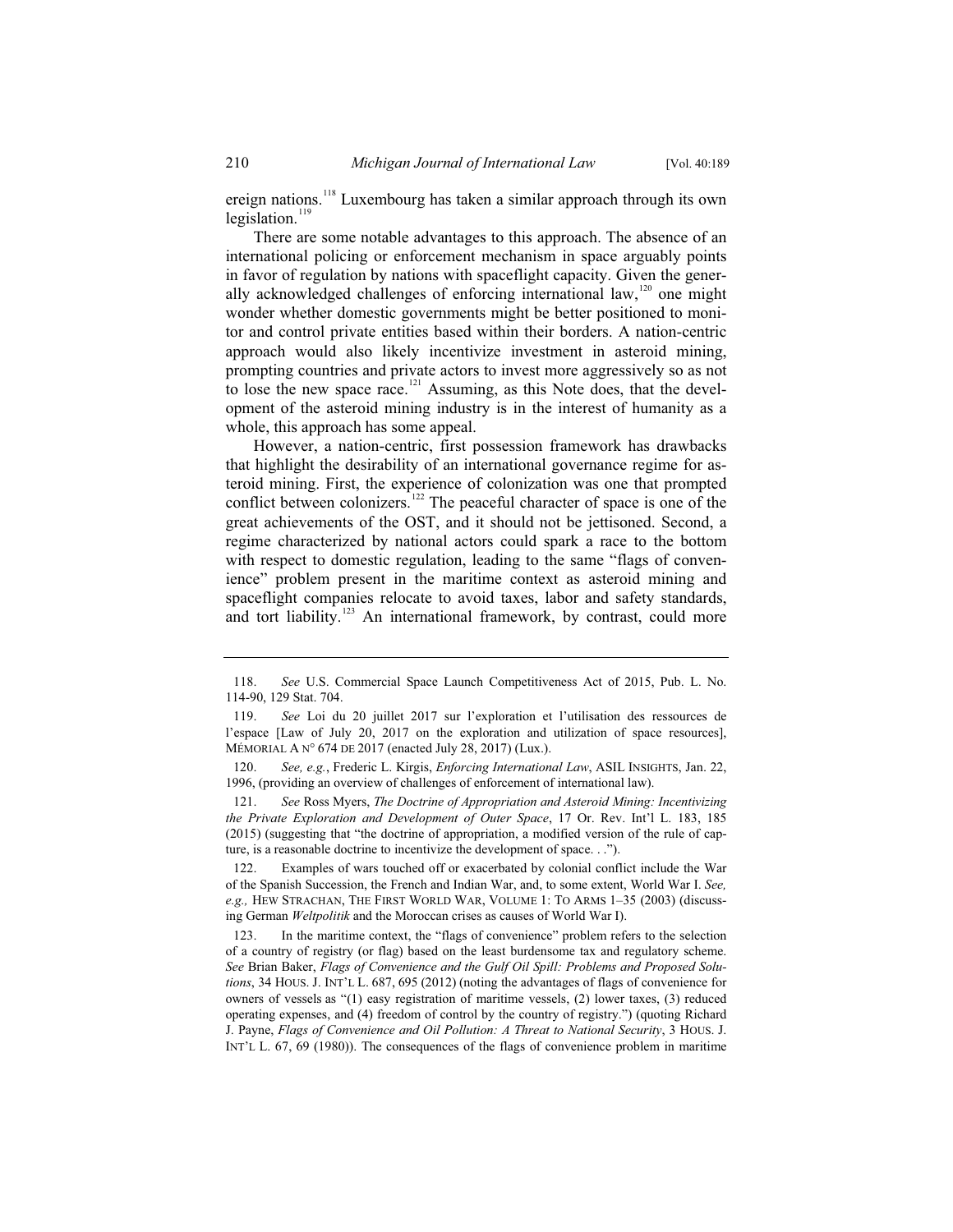easily prevent this problem by facilitating the creation of uniform standards for labor, safety, and liability, making relocation to under-regulated states a less attractive prospect. The drawbacks of a system governed by individual nations, in conjunction with the advantages of a global system illustrated above, point to the desirability of a revised framework governing asteroid mining that is international in character.

#### B*. A System with Minimal Regulatory Barriers to Entry*

Whatever approach is chosen to resolve the ambiguities in the OST ought not to be overly restrictive or create burdensome regulatory obstacles for private asteroid mining companies. Substantial regulation could discourage investment and hamper the development of an already capital-intensive and high-risk industry.<sup>124</sup> The ideal regulatory system for asteroid mining should maintain an international character for the reasons described in the previous section but should not impose cumbersome regulation on asteroid mining companies at this stage in their development. Rather, allowing norms to develop over time through the resolution of disputes between asteroid mining companies would likely result in the most efficient regulatory system and would be more attractive to companies and nations that might be tempted to disregard the treaty.

The development of whaling custom offers insight into the extent to which "property rights may arise anarchically out of social custom."<sup>125</sup> The analogy to asteroid mining is strong in that both are extractive, high-risk, and capital-intensive industries that take place in what is effectively *mare liberum* (free sea).<sup>126</sup> Herman Melville in *Moby-Dick* suggests the whaling industry was not governed by a "formal whaling code," but rather that the

law include substandard working conditions, safety concerns, and difficulty assigning tort liability to individual owners of vessels. *See* H. Edwin Anderson, III, *The Nationality of Ships and Flags of Convenience: Economics, Politics, and Alternatives*, 21 TUL. MAR. L.J. 139, 162–67 (1996). *See also* Matthew Schaefer, *The Contours of Permissionless Innovation in the Outer Space Domain*, 39 U. PA. J. INT'L L. 103, 175 (2017) (noting that flags of convenience could prove to be a problem for the space economy).

 <sup>124.</sup> *See* Kamil Muzyka, *The Common Burden of "Spacemankind*,*"* SPACE REV. (July 10, 2017), http://www.thespacereview.com/article/3279/1 ("Forcing . . . small space prospecting companies into an unfavorable license and reaping huge royalties is not a best future for a developing new space industry.").

 <sup>125.</sup> Robert C. Ellickson, *A Hypothesis of Wealth-Maximizing Norms: Evidence from the Whaling Industry*, 5 J.L. ECON. & ORG. 83, 83 (1989) [hereinafter Ellickson, *Hypothesis*]. For a more thorough discussion of this theory, see ROBERT C. ELLICKSON, ORDER WITHOUT LAW: HOW NEIGHBORS SETTLE DISPUTES (1991),

 <sup>126.</sup> *See generally* HUGO GROTIUS, THE FREE SEA (David Armitage ed., Richard Hakluyt trans., Liberty Fund 2011) (1609) (arguing for freedom of navigation of the high seas as a global commons); *see also* Muzyka, *supra* note 124 (mentioning briefly whaling in connection with asteroid mining).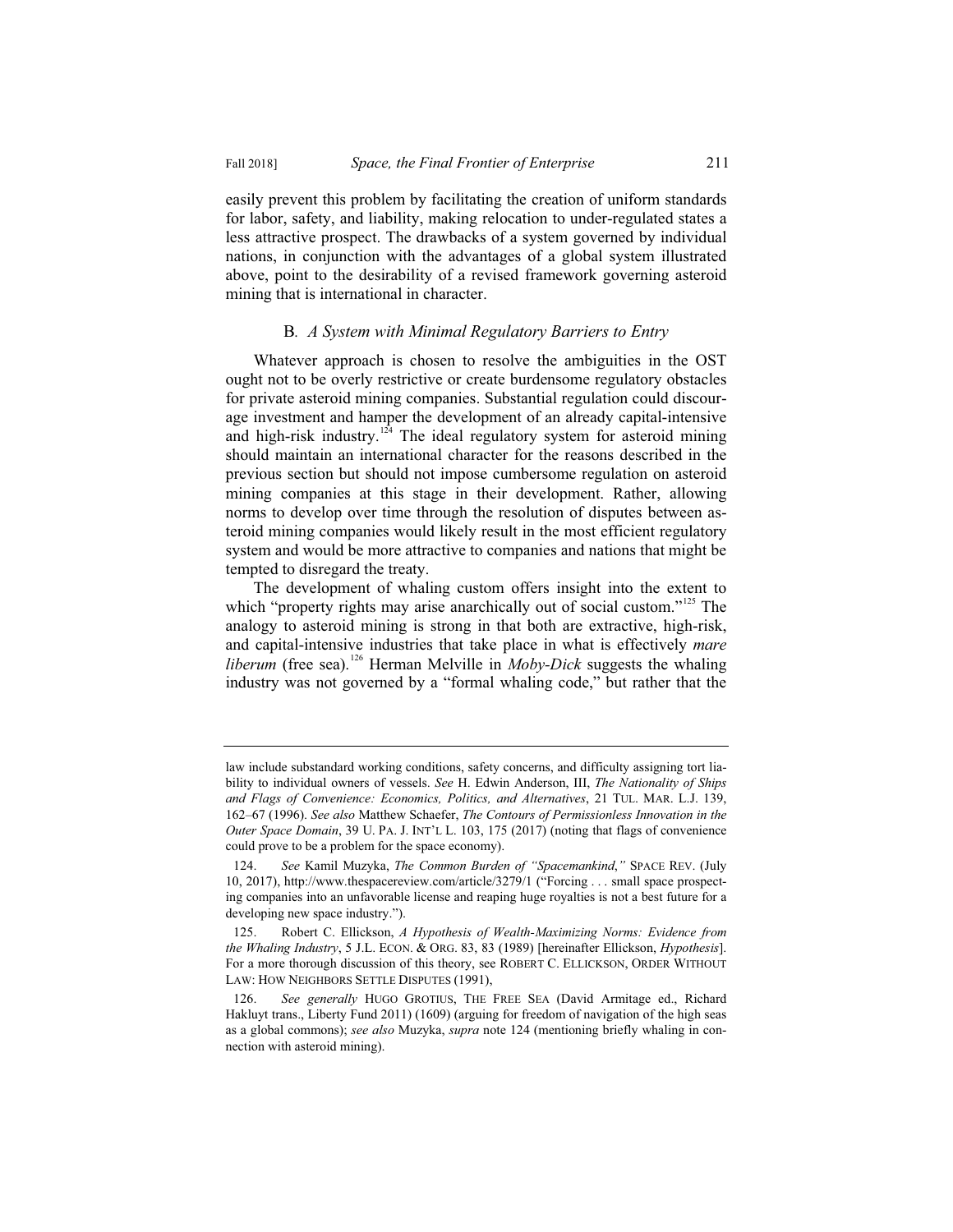"fishermen have been their own legislators and lawyers in this matter."<sup>127</sup> Over time, the custom developed that "I. A Fast-Fish belongs to the party fast to it [and] II. A Loose-Fish is fair game for anybody who can soonest catch it."<sup>128</sup> While Melville concedes that "the commentaries of the whalemen themselves sometimes consist in hard words and harder knocks—the Coke-upon-Littleton of the fist," $129$  he also notes that this code is "universal, undisputed law applicable to all cases"<sup>130</sup> that prevents "vexatious and violent disputes [arising] between the fishermen."<sup>131</sup> By and large, whalers were able to govern themselves by crafting norms over time that suited their needs.

Robert Ellickson, in his *Hypothesis of Wealth-Maximizing Norms*, cited the development of whaling norms as supporting the idea that, "when people are situated in a close-knit group, they will tend to develop for the ordinary run of problems norms that are wealth-maximizing."<sup>132</sup> Ellickson defines wealth-maximizing norms as those that minimize the sum of transaction costs and deadweight losses that the members of a group objectively incur.<sup>133</sup> Those involved in the group activity are likely to develop rules in a utilitarian manner, preferring "bright-line rules that would eliminate arguments to fuzzy rules that would prolong disputes."<sup>134</sup> The few asteroid mining companies currently in existence are not only a close-knit group under Ellickson's definition,<sup>135</sup> but are best positioned to create rules that will give rise to greater clarity and reduce transaction costs due to their proximity to and soon-to-be-developed experience with the business of asteroid mining. Rules like these would incentivize asteroid mining through greater legal clarity and predictability, thus facilitating the delivery of asteroid mining's benefits to all mankind.

The UNCLOS ratification debate helps illustrate why a more substantial regulatory regime might prove counterproductive for the international community. One of the primary reasons cited by American opponents of ratification is that accession to the treaty would subject American mining companies "to the whims of an unelected and unaccountable bureaucracy and would force them to pay excessive fees to the International Seabed Au-

133. *Id.* ("A norm is 'wealth-maximizing' when it operates to minimize the members' objective sum of (1) transaction costs, and (2) deadweight losses arising from failures to exploit potential gains from trade.").

134. *Id.* at 87.

135. *See id.* at 84 (noting that "informal social control" is a key element of a close-knit group).

<sup>127.</sup> HERMAN MELVILLE, MOBY-DICK 395 (Harrison Hayford et al. eds., 1988) (1851).

<sup>128.</sup> *Id.* at 396.

<sup>129.</sup> *Id.*

<sup>130.</sup> *Id.* at 395.

<sup>131.</sup> *Id.*

<sup>132.</sup> Ellickson, *Hypothesis*, *supra* note 125, at 84.